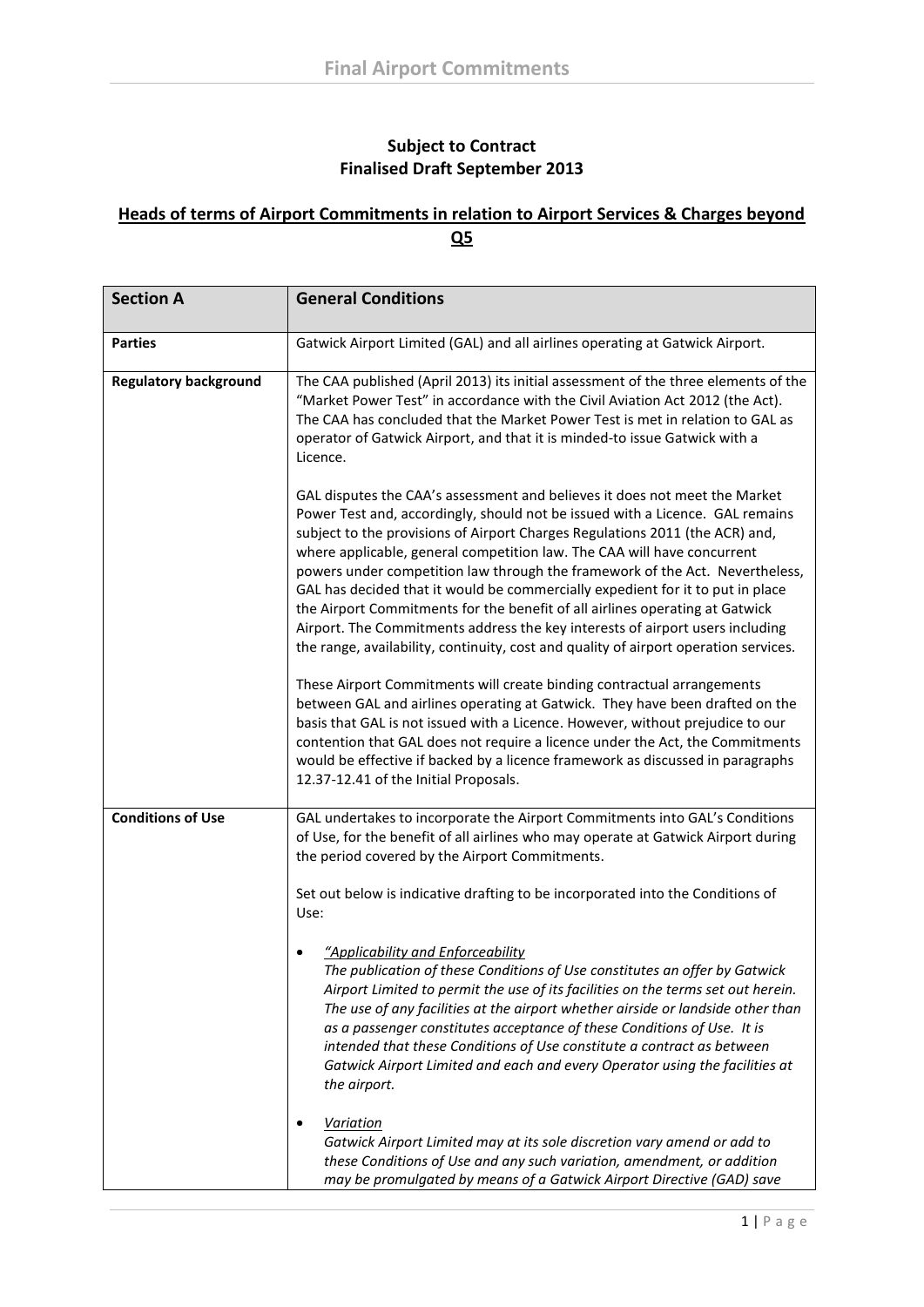|                                                             | that no variation may be made to clauses $\bullet$ and $\bullet$ [i.e. those dealing with<br>the substantive provisions of the commitments including: initial term;<br>contractual remedies and independent adjudication; price commitment;<br>service commitment; investment & consultation commitment; information<br>commitment; and operational & financial resilience commitments], other<br>than in accordance with the variation provisions contained in clauses $\bullet$ and<br>● respectively."                                                                                                                                                                       |
|-------------------------------------------------------------|---------------------------------------------------------------------------------------------------------------------------------------------------------------------------------------------------------------------------------------------------------------------------------------------------------------------------------------------------------------------------------------------------------------------------------------------------------------------------------------------------------------------------------------------------------------------------------------------------------------------------------------------------------------------------------|
| <b>Initial term of Airport</b><br><b>Commitments</b>        | 7 years to 31 March 2021                                                                                                                                                                                                                                                                                                                                                                                                                                                                                                                                                                                                                                                        |
| <b>Extension of Airport</b><br><b>Commitments</b>           | It is envisaged that, over time, the number of airlines operating under bilateral<br>contracts rather than under the Conditions of Use will increase, such that the<br>majority of passenger traffic is under contract.                                                                                                                                                                                                                                                                                                                                                                                                                                                         |
|                                                             | The scope of any future airport commitments will be a matter for commercial<br>consideration by GAL and its airline customers prior to the end of the initial term<br>of the Airport Commitments.                                                                                                                                                                                                                                                                                                                                                                                                                                                                               |
|                                                             | GAL will notify the CAA and the airlines operating at Gatwick at least 2 years<br>prior to the end of the initial term of the Airport Commitments of its intention<br>with regards to the modification, extension, termination, or otherwise of the<br>Airport Commitments.                                                                                                                                                                                                                                                                                                                                                                                                     |
| <b>Bilateral airline-airport</b><br>contracts               | Airlines operating at Gatwick Airport will operate under the terms of either:<br>the airport's Conditions of Use which will incorporate a published airport<br>$\bullet$<br>tariff and set out airport wide service standards consistent with the Airport<br>Commitments; or<br>bilateral contracts setting out the commercial arrangements between the<br>$\bullet$<br>airport and airline, including price and service standards. Such bilateral<br>contracts may contain additional service penalty/bonus mechanisms and<br>may include prices that are at a discount or premium to the published<br>airport tariff. Alternatively, such contracts may place reliance on the |
|                                                             | Conditions of Use save for limited, specific alterations.<br>The charges for services rendered under the Conditions of Use and bilateral<br>contracts will need to be consistent with the requirements of the ACR and any<br>relevant provisions of competition law, but no prior regulatory approval of the<br>detail of these contracts will be required.                                                                                                                                                                                                                                                                                                                     |
| <b>Pricing principles</b>                                   | GAL will provide users, from time to time, with a summary of the pricing<br>principles it has adopted in setting the airport tariff and entering into bilateral<br>contracts. These pricing principles do not form part of the Commitments, but for<br>information an extract has been set out at Attachment 1.                                                                                                                                                                                                                                                                                                                                                                 |
| <b>Contractual remedies and</b><br>independent adjudication | Normal contractual remedies will be available to airlines operating under the<br>Conditions of Use, within which the Airport Commitments have been<br>incorporated.                                                                                                                                                                                                                                                                                                                                                                                                                                                                                                             |
|                                                             | The right of redress would be to the courts but with an adjudication provision (of<br>the type imposed by section 108 of the Housing Grants Construction and<br>Regeneration Act 1996) built in to encourage speedy resolution of disputes by<br>providing for non-binding adjudication by independent experts drawn from an<br>agreed panel.                                                                                                                                                                                                                                                                                                                                   |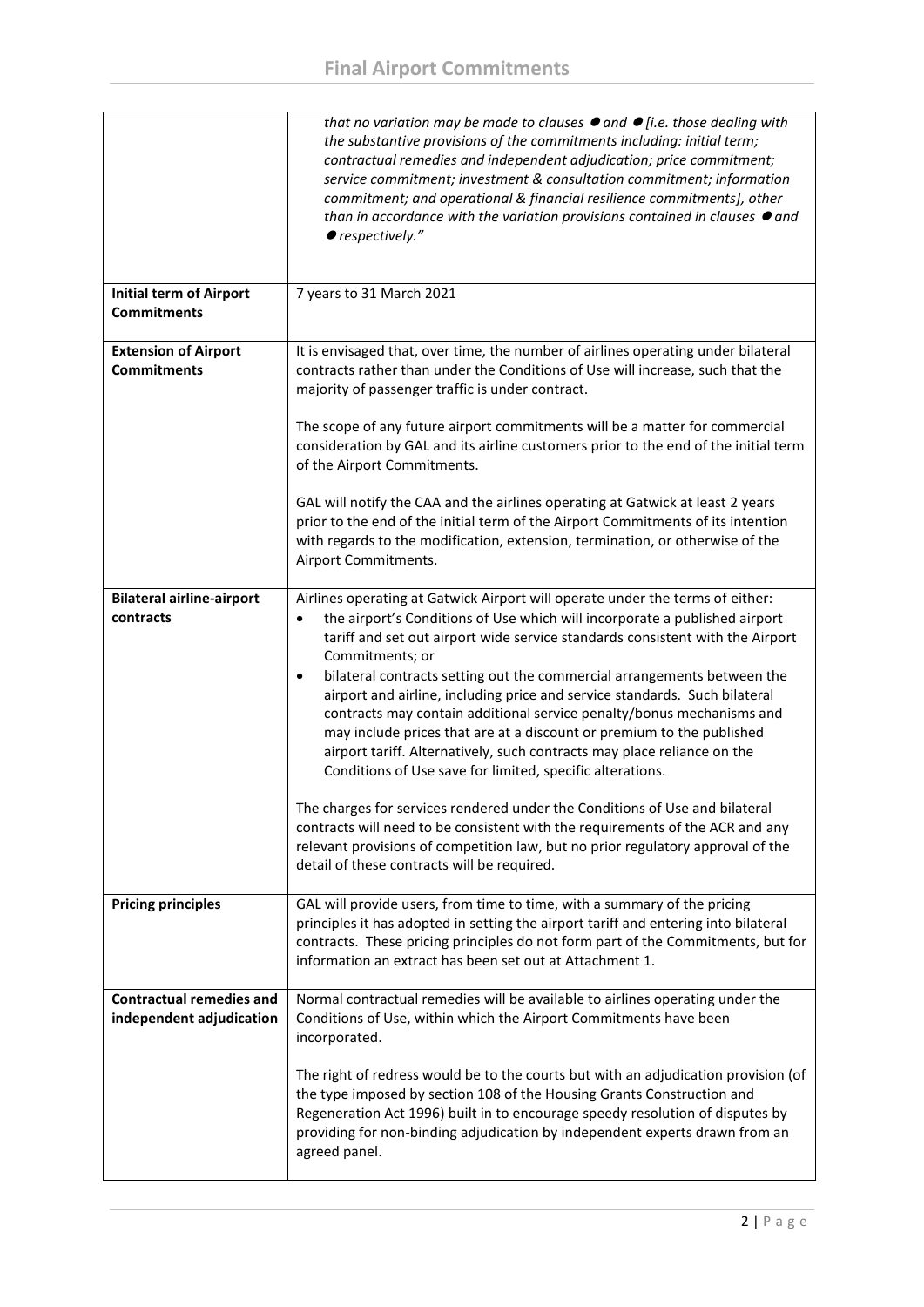| Airlines will continue to have separate rights of redress under the Airport<br>Charges Regulations 2011 where the airport operator has failed to set airport<br>charges in accordance with the Regulations. In addition the CAA will continue to<br>have rights to investigate and make compliance orders in relation to the airport<br>operator's failure to comply with the Regulations.                                                                                                                                                                                                                                                                                                                                                                         |
|--------------------------------------------------------------------------------------------------------------------------------------------------------------------------------------------------------------------------------------------------------------------------------------------------------------------------------------------------------------------------------------------------------------------------------------------------------------------------------------------------------------------------------------------------------------------------------------------------------------------------------------------------------------------------------------------------------------------------------------------------------------------|
| Set out below is indicative drafting to be incorporated into the Conditions of<br>Use:                                                                                                                                                                                                                                                                                                                                                                                                                                                                                                                                                                                                                                                                             |
| "Dispute Resolution Procedure                                                                                                                                                                                                                                                                                                                                                                                                                                                                                                                                                                                                                                                                                                                                      |
| Either party shall refer any Dispute to an Expert for determination by serving<br>notice in writing to that effect on the other party. The notice shall contain<br>sufficient particulars of the Dispute to be referred to an Expert.                                                                                                                                                                                                                                                                                                                                                                                                                                                                                                                              |
| The parties shall agree the identity of the Expert to be appointed. In default<br>$\bullet$<br>of agreement, within ten working days of the date of service of a notice<br>referring a Dispute to an Expert for determination, the Expert shall be<br>appointed on the application of any party to the President of the Law Society<br>or the Chairman of the Bar Council.                                                                                                                                                                                                                                                                                                                                                                                         |
| The Expert shall not act as an arbitrator and the provisions of the Arbitration<br>Act 1996 shall not apply.                                                                                                                                                                                                                                                                                                                                                                                                                                                                                                                                                                                                                                                       |
| The Expert shall determine the Dispute referred to him impartially and acting<br>$\bullet$<br>reasonably. The Expert will establish the procedural rules to be applied to<br>the determination which must include the following steps:<br>each party will be entitled to make submissions to the Expert;<br>the Expert may request any party to provide him with any further<br>information as he may require in order to determine the Dispute<br>provided any such information is made available to the other party to<br>comment;<br>all communications between a party and an Expert shall be copied to<br>the other party;<br>any failure by a party to respond to any request or direction by the<br>Expert shall not invalidate the Expert's determination. |
| Unless a shorter period is agreed between the parties at the time of the<br>Expert's appointment, a fully reasoned written determination must be<br>delivered to the parties within 21 working days of the Expert's appointment.                                                                                                                                                                                                                                                                                                                                                                                                                                                                                                                                   |
| The fees and expenses of the Expert shall be borne by the parties in equal<br>٠<br>shares unless the Expert determines otherwise. Each party shall be solely<br>responsible for bearing its legal and other costs arising out of any reference<br>of a Dispute to an Expert.                                                                                                                                                                                                                                                                                                                                                                                                                                                                                       |
| Any decision of the Expert shall be binding until the Dispute is finally<br>٠<br>determined by legal proceedings or by agreement.                                                                                                                                                                                                                                                                                                                                                                                                                                                                                                                                                                                                                                  |
| Neither party shall make any application to a competent court in relation to<br>٠<br>the conduct of the determination or the Expert's determination or the<br>Dispute after ninety days from the date of the Expert's determination or, in<br>the event the Expert has failed to reach a decision, the date on which the<br>Expert should have reached a determination.                                                                                                                                                                                                                                                                                                                                                                                            |
| The dispute resolution procedure set out in clauses $[$ $\bullet]$ above is without<br>٠<br>prejudice to, and does not impact upon, Gatwick Airport Limited's right to                                                                                                                                                                                                                                                                                                                                                                                                                                                                                                                                                                                             |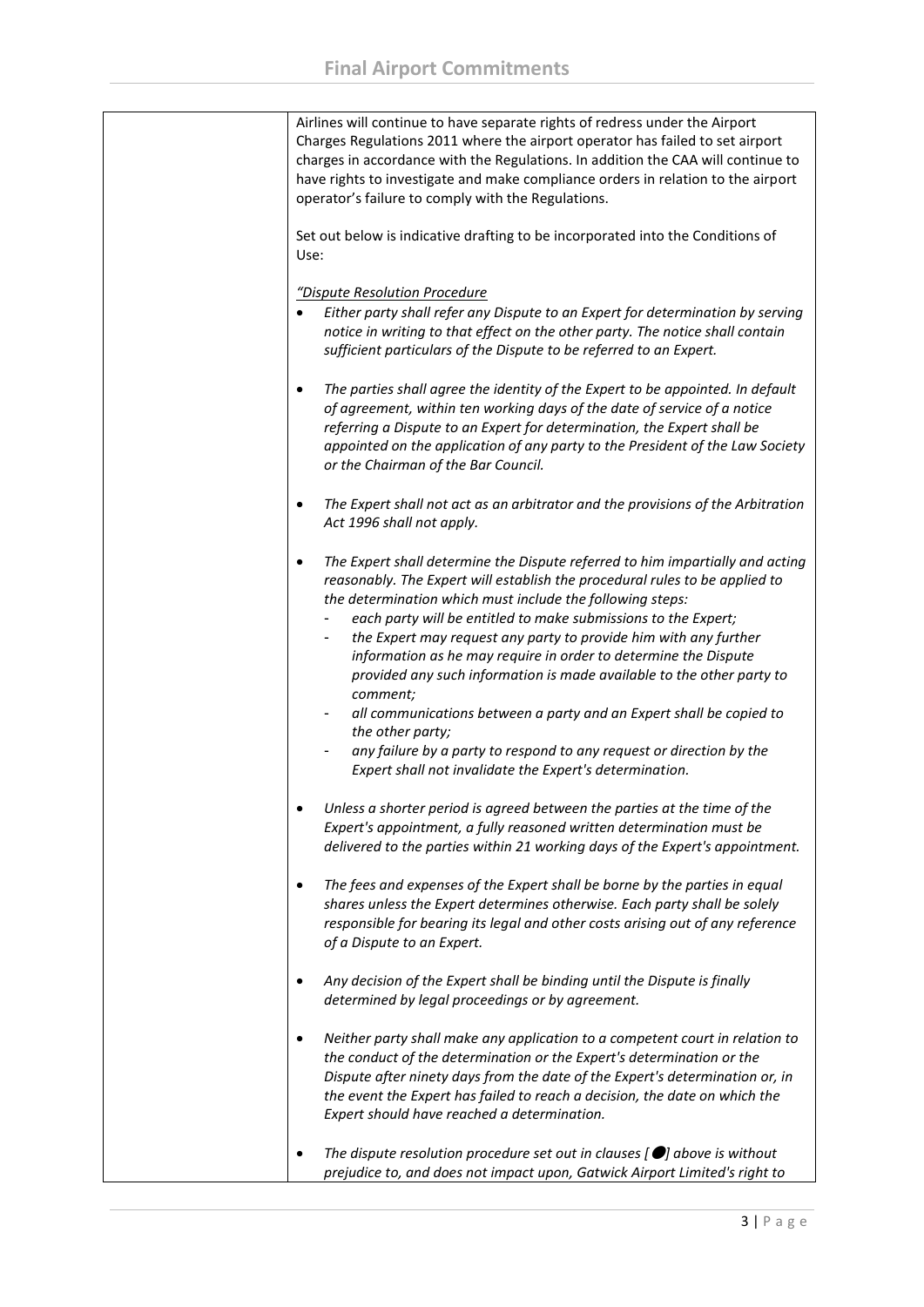| exercise its power to detain aircraft for the non-payment of Airport charges,<br>pursuant to the Civil Aviation Act 1982. Gatwick Airport Limited may at all<br>times exercise that power without recourse to this dispute resolution<br>procedure. |
|-----------------------------------------------------------------------------------------------------------------------------------------------------------------------------------------------------------------------------------------------------|
| The dispute resolution procedure set out in clauses $\bullet$ above shall not prevent<br>$\bullet$<br>either party from seeking urgent relief by applying to a competent court for<br>injunctive relief."                                           |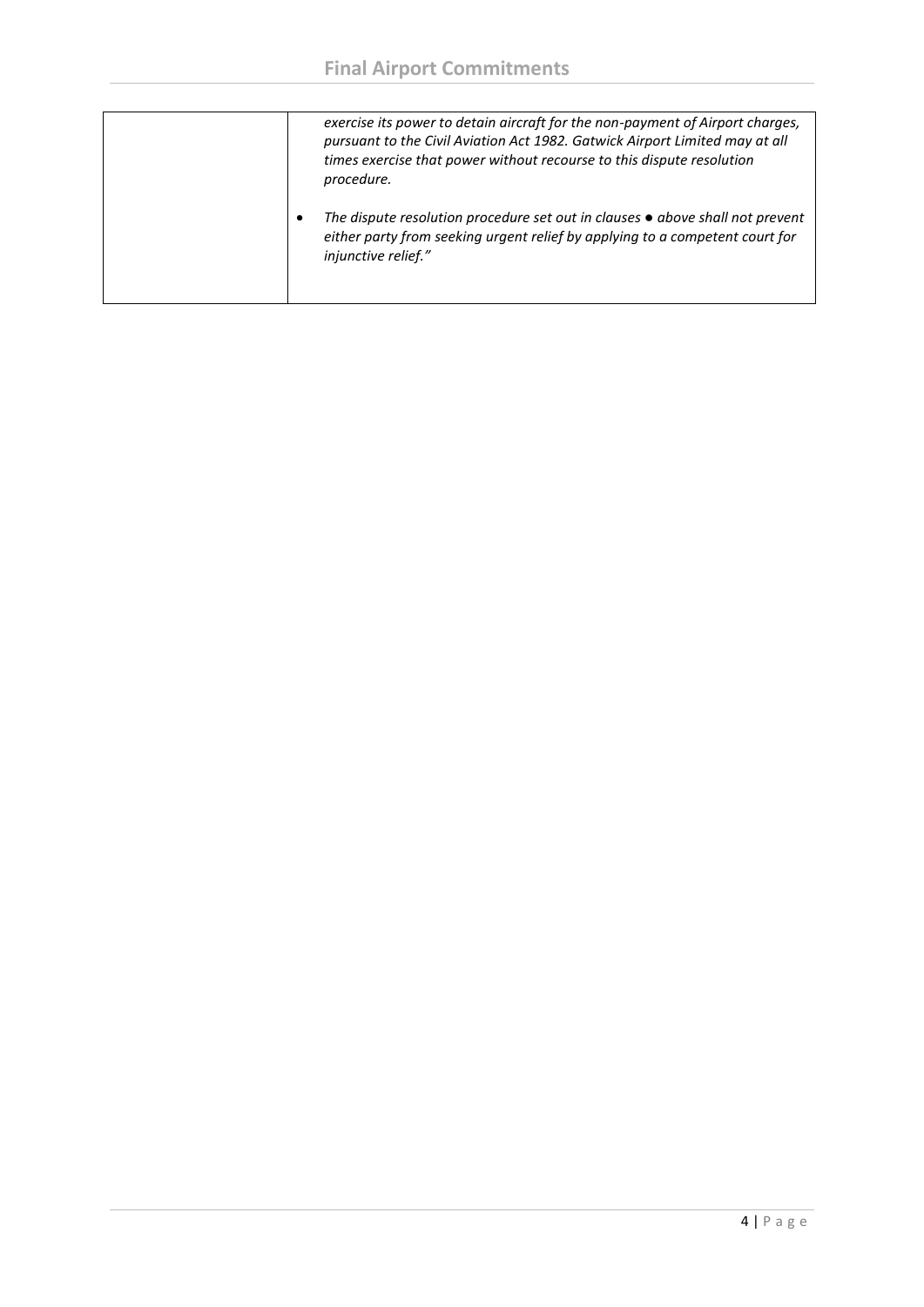| <b>Section B</b>                    | <b>Price commitment</b>                                                                                                                                                                                                                                                                                                                                                                                                                                                                                                                                                                                         |
|-------------------------------------|-----------------------------------------------------------------------------------------------------------------------------------------------------------------------------------------------------------------------------------------------------------------------------------------------------------------------------------------------------------------------------------------------------------------------------------------------------------------------------------------------------------------------------------------------------------------------------------------------------------------|
| <b>Published airport tariff</b>     | The published airport tariff will include the following elements:                                                                                                                                                                                                                                                                                                                                                                                                                                                                                                                                               |
|                                     | (1) Core Service Charges for commercial passenger flights receiving the Core<br>Service Standard. This will include:<br>ATM fees (landing & take-off)<br>passenger fees<br>٠<br>aircraft parking fees                                                                                                                                                                                                                                                                                                                                                                                                           |
|                                     | The Core Airport Charges may include general discount and incentive structures<br>available to all airlines operating under the Conditions of Use.                                                                                                                                                                                                                                                                                                                                                                                                                                                              |
|                                     | (2) Premium Service Charges for commercial passenger flights receiving<br>Premium Service Products.                                                                                                                                                                                                                                                                                                                                                                                                                                                                                                             |
|                                     | (3) Selected Ancillary Service Charges for other services provided by the airport<br>including for:<br>certain currently Specified Activities, namely:<br>Staff ID                                                                                                                                                                                                                                                                                                                                                                                                                                              |
|                                     | airside licences<br>FEGP (net of cost of electricity)<br>Airside Parking<br>$\sim 100$<br><b>Hydrant Refuelling</b><br>$\blacksquare$                                                                                                                                                                                                                                                                                                                                                                                                                                                                           |
|                                     | (4) Other Ancillary Services Charges for other services provided by the airport<br>including for:                                                                                                                                                                                                                                                                                                                                                                                                                                                                                                               |
|                                     | <b>PRM</b> services<br>$\bullet$<br>Property related charges (rental, utilities, etc)<br>٠<br>Certain currently Specified Activities, namely:<br>$\bullet$<br>Check-in & Baggage Charges<br>Staff car parks<br>$\sim$<br>Facilities for bus & coach operators<br>$\sim$ 100 $\mu$                                                                                                                                                                                                                                                                                                                               |
|                                     | Utilities (gas, water, electricity, heating)<br>٠<br>Cable routing                                                                                                                                                                                                                                                                                                                                                                                                                                                                                                                                              |
|                                     | (5) Other Airport Charges for cargo, general aviation and other non-passenger<br>flights including related landing, take-off and parking fees and ancillary charges.                                                                                                                                                                                                                                                                                                                                                                                                                                            |
|                                     | Public interest conditions in relation to currently Specified Activities to be<br>removed. Check-in & Baggage Charges and other charges for groundhandling<br>activities remain subject to the provisions of the Groundhandling Regulations.                                                                                                                                                                                                                                                                                                                                                                    |
| <b>Scope of price</b><br>commitment | Core Service Charges and Selected Ancillary Service Charges in the published<br>airport tariff will be set at a level such that the indicative price path condition is<br>met (see below).                                                                                                                                                                                                                                                                                                                                                                                                                      |
| Indicative price path<br>condition  | GAL intends for the Aggregate Core Revenue per Passenger (the "Core Yield")<br>and the Aggregate Blended Revenue per Passenger (the "Blended Yield") to be<br>set in line with, respectively, the Indicative Gross Yield profile and the Indicative<br>Net Yield profile (set out below). The actual Core Yield and actual Blended Yield<br>may deviate from its associated indicative yield in any given year. GAL<br>undertakes that, taking the period of the airport commitments as a whole, there<br>will be no aggregate "over-recovery" in airport charges relative to the indicative<br>yield profiles. |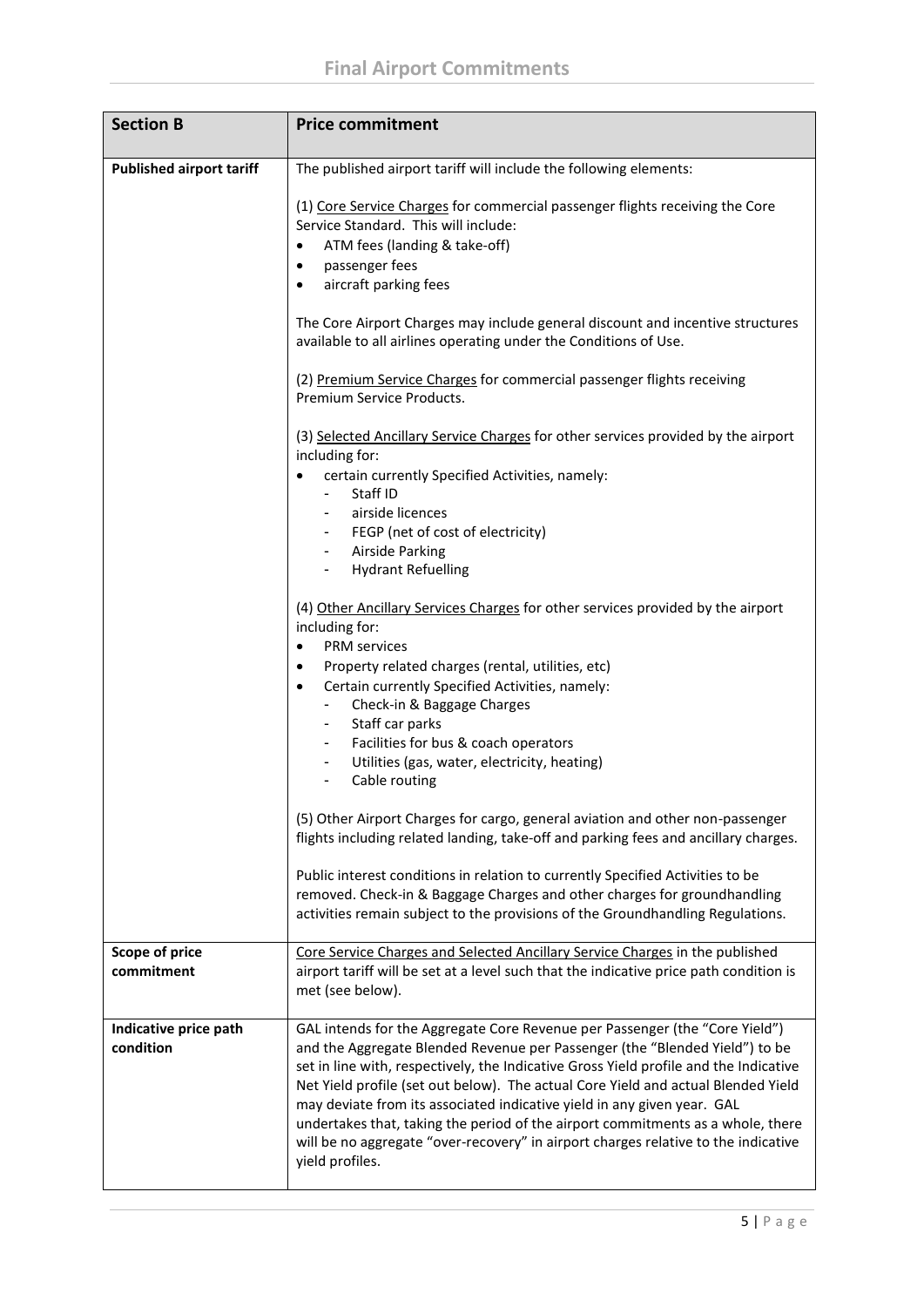The Indicative Net Yield profile in a relevant year  $t$  (NY<sub>t</sub>) is defined as:

$$
NY_t = U_t + B_t + S_t
$$

The Indicative Gross Yield profile in a relevant year  $t$  (GY<sub>t</sub>) is defined as:

$$
GY_t = W_t + B_t + S_t
$$

These are indicative profiles since, in any given year, the actual Core Yield and Blended Yield may be less than, or greater than, its associated Indicative Yield. Such phasing differences may be due to unanticipated circumstances (e.g. changes in actual vs. expected mix of traffic) or deliberate business decisions (e.g. to alter charges below/above that implied in the Indicative Yield profiles taking into account factors such as: prior year under- or over-recoveries, economic conditions, competitive threats, growth opportunities, etc).

The amount by which the actual Core Yield differs from the Indicative Gross Yield in a relevant year t will generate a revenue difference which, over time, will give rise at the end of a relevant year t to a Cumulative Gross Revenue Difference  $(CGRD_t)$  defined as:

$$
CGRD_t = (T_t - Q_t \cdot GY_t) + CGRD_{t-1}(1 + I_{t-1})
$$

and where,

$$
CGRD_{2013/14} = 0
$$

Similarly, the amount by which the actual Blended Yield differs from the Indicative Net Yield in a relevant year t will generate a revenue difference which, over time, will give rise at the end of a relevant year t to a Cumulative Net Revenue Difference (CNRD<sub>t</sub>) defined as:

$$
CNRD_t = (R_t - Q_t \cdot NY_t) + CNRD_{t-1}(1 + I_{t-1})
$$

and where,

$$
CNRD_{2013/14} = 0
$$

GAL undertakes that:

- the Cumulative Gross Revenue Difference shall not exceed:
	- £nil at the end of the initial term of the Airport Commitment i.e.  $\text{GRD}_{2020/21} \leq 0$ ; and
	- £10m in any year during the initial term of the Airport Commitments i.e.  $CGRD_t \leq \text{\pounds}10m$ .
- in setting airport charges each year, GAL will do so with the objective that the change in estimated Core Yield between any year "t-1" and subsequent year "t" should not exceed RPI+10%, provided that this objective shall not limit GAL from attaining a CGRD $_{2020/21}$  of £nil;
- the Cumulative Net Revenue Difference shall not exceed:
	- £nil at the end of the initial term of the Airport Commitment i.e.  $CNRD_{2020/21} \leq 0$

**Publication of Cumulative | The Cumulative Revenue Differences (CRD, meaning both CGRD and CNRD) will**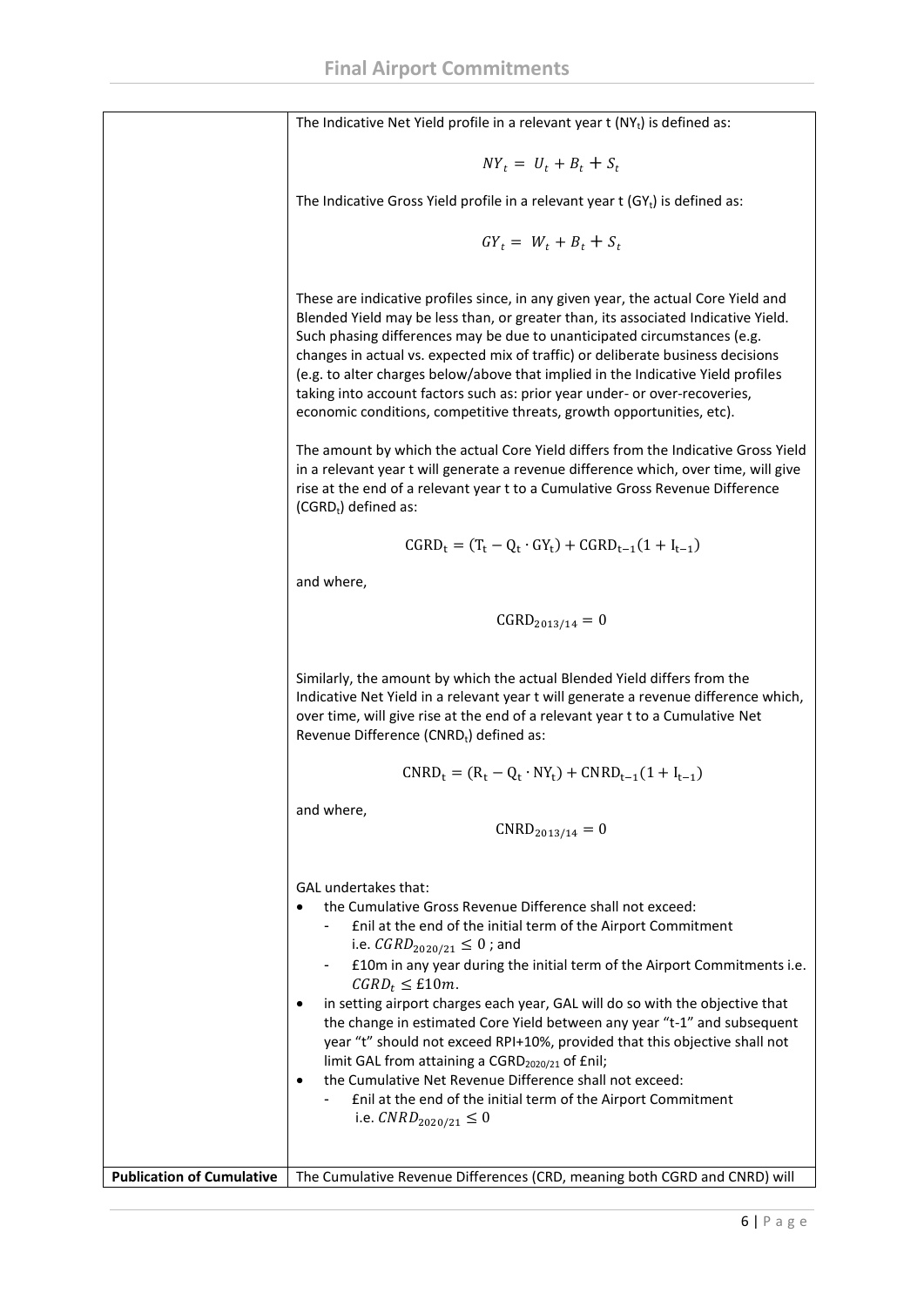| <b>Revenue Differences</b>                            | be published by GAL as part of the annual airport charges consultation, together<br>with the CRD's for prior years which will have been updated with actual data<br>when available.                                                                                                                                                                                                                                                                                 |
|-------------------------------------------------------|---------------------------------------------------------------------------------------------------------------------------------------------------------------------------------------------------------------------------------------------------------------------------------------------------------------------------------------------------------------------------------------------------------------------------------------------------------------------|
|                                                       | As the consultation in relation to year "t" is undertaken part way through year<br>"t-1", GAL will publish at this time:<br>the actual $CRD_{t-2}$ ;<br>a revised estimate of CRD <sub>t-1</sub> ; and<br>$\bullet$<br>an estimate of $CRD_t$ .                                                                                                                                                                                                                     |
|                                                       | Assumptions underlying the estimated figures (including actual charges, traffic<br>and revenue data for historic years, as and when available) will be provided to<br>enable airlines to verify the calculations.                                                                                                                                                                                                                                                   |
| <b>Adjustments to indicative</b>                      | Amendments to the indicative price path may be made by GAL, following                                                                                                                                                                                                                                                                                                                                                                                               |
| price path upon airline                               | consultation by GAL with the Gatwick Airline Consultative Committee (ACC):                                                                                                                                                                                                                                                                                                                                                                                          |
| approval                                              | if approved in writing by airlines paying charges under the published tariff<br>$\bullet$<br>that together account for at least 67% of the passengers (in the 12 months<br>immediately preceding the month in which GAL requested written approval<br>from the airlines of the proposed amendment) travelling through the airport<br>on airlines paying charges under the published tariff, and representing at<br>least 51% of the airlines responding in writing. |
| Second runway costs and                               | Amendments to the indicative price path may be made by GAL, following                                                                                                                                                                                                                                                                                                                                                                                               |
| potential adjustments to<br>the indicative price path | consultation by GAL with the Gatwick ACC and the CAA:                                                                                                                                                                                                                                                                                                                                                                                                               |
|                                                       | if following the completion of the Airports Commission the Government<br>$\bullet$<br>supports the development of a second runway at Gatwick Airport, to allow<br>for the recovery of the reasonable costs (capital, operating and financing)<br>of: (i) applying for planning permission for a second runway; and (ii) the<br>subsequent development of the second runway and associated airport<br>infrastructure.                                                |
|                                                       | Any such amendment to the indicative price path will have regard to any<br>$\bullet$<br>policy guidance issued by the CAA in relation to the financing of new runway<br>developments in the London airport market.                                                                                                                                                                                                                                                  |
| Annual consultation on<br>charges                     | Consultation on charges in the published airport tariff of the Conditions of Use,<br>together with associated service standards and investment, will be undertaken<br>annually in accordance with the Airport Charges Regulations 2011. GAL will<br>provide additional financial information to support this consultation as set out in<br>"Information Commitment" below.                                                                                          |
| <b>Definitions for the Price</b><br>Commitment        | Set out below.                                                                                                                                                                                                                                                                                                                                                                                                                                                      |
| Aggregate Core Revenue                                | Aggregate Core Revenue is the sum of:                                                                                                                                                                                                                                                                                                                                                                                                                               |
|                                                       | revenue arising from Core Service Charges and Selected Ancillary Service<br>(i)<br>Charges for relevant commercial passenger services operated under the<br>terms of the published airport tariff set out in the Conditions of Use; and                                                                                                                                                                                                                             |
|                                                       | revenue arising from charges equivalent to the Core Service Charge and<br>(ii)<br>Selected Ancillary Service Charges for relevant commercial passenger<br>services operated under the terms of bilateral contracts, but substituting for<br>the actual revenue received the revenue that would have been received if<br>such services had been offered and charged under the published airport<br>tariff.                                                           |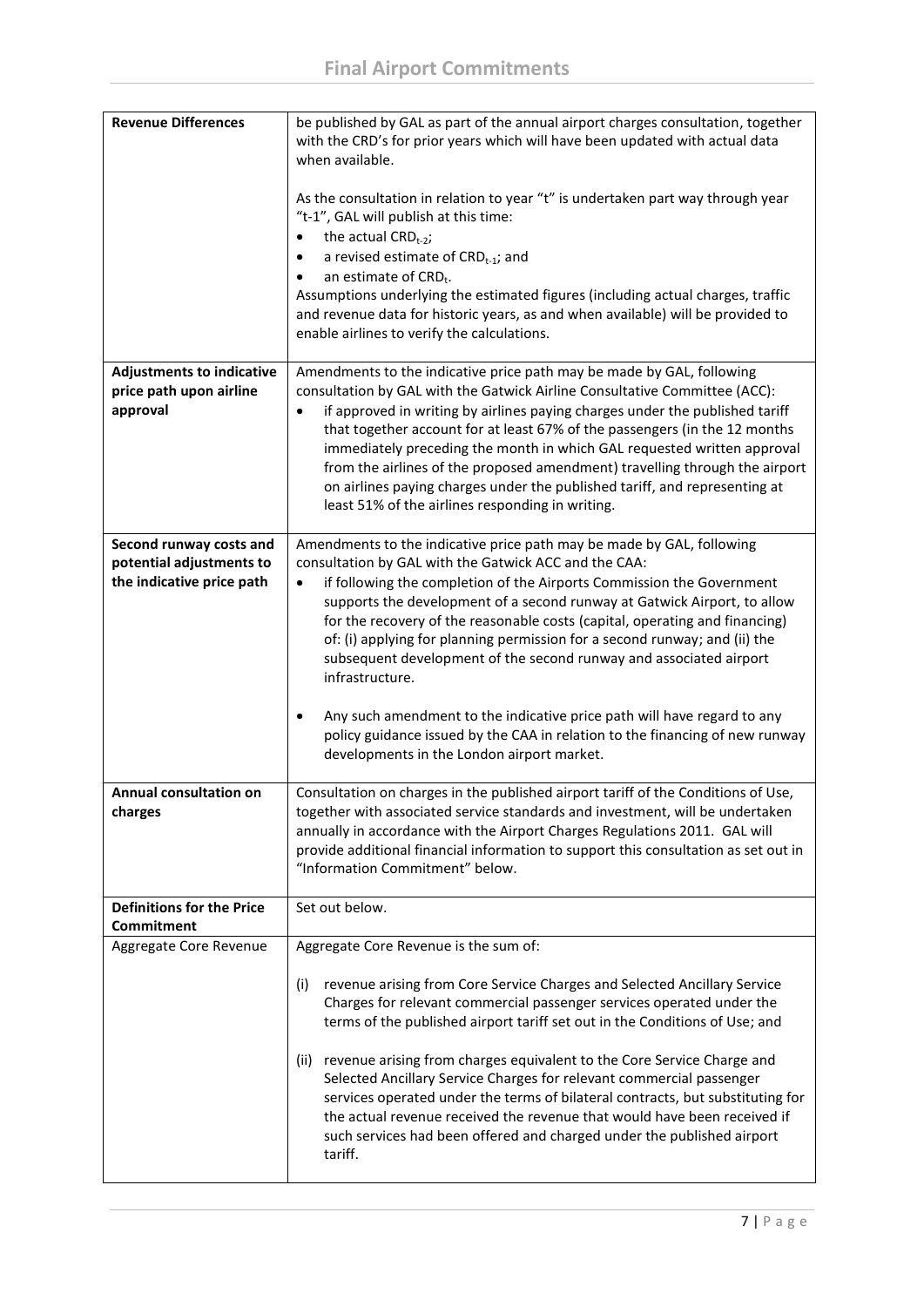|                              | For the avoidance of doubt:                                                                                                                                                                                                                                                                                                                                                             |
|------------------------------|-----------------------------------------------------------------------------------------------------------------------------------------------------------------------------------------------------------------------------------------------------------------------------------------------------------------------------------------------------------------------------------------|
|                              | Aggregate Core Revenue does not include: revenue from Premium Service<br>Charges, Other Ancillary Service Charges, Other Airport Charges and<br>Ancillary Charges arising under the terms of the published airport tariff; nor<br>revenue arising from equivalent charges under the terms of bilateral<br>contracts; and                                                                |
|                              | Revenue from FEGP charges, included in Selected Ancillary Service Charges,<br>$\bullet$<br>is net of the cost of electricity.                                                                                                                                                                                                                                                           |
| Aggregate Blended<br>Revenue | Aggregate Blended Revenue is the sum of:                                                                                                                                                                                                                                                                                                                                                |
|                              | revenue arising from Core Service Charges and Selected Ancillary Service<br>(i)<br>Charges for relevant commercial passenger services operated under the<br>terms of the published airport tariff set out in the Conditions of Use; and                                                                                                                                                 |
|                              | revenue arising from charges equivalent to the Core Service Charge and<br>(ii)<br>Selected Ancillary Service Charges for relevant commercial passenger<br>services operated under the terms of bilateral contracts.                                                                                                                                                                     |
|                              | For the avoidance of doubt:<br>Aggregate Blended Revenue does not include: revenue from Premium<br>$\bullet$<br>Service Charges, Other Ancillary Service Charges, Other Airport Charges and<br>Ancillary Charges arising under the terms of the published airport tariff; nor                                                                                                           |
|                              | revenue arising from equivalent charges under the terms of bilateral<br>contracts; and                                                                                                                                                                                                                                                                                                  |
|                              | Revenue from FEGP charges, included in Selected Ancillary Service Charges,<br>$\bullet$<br>is net of the cost of electricity.                                                                                                                                                                                                                                                           |
| Passengers                   | For the purpose of the calculation of the Core Yield, "Passengers" includes all<br>passengers, whether carried by an airline under the terms of the published<br>airport tariff or a bilateral contract.                                                                                                                                                                                |
| t                            | The annotation "t" denotes the relevant year t, being a period of twelve months<br>starting on 1 April and ending on 31 March in the following year, the annotation<br>"t-1" denotes relevant year "t-1" immediately preceding relevant year "t", and<br>so forth. By way of example, the annotation "2014/15" denotes the year<br>commencing 1 April 2014 and ending on 31 March 2015. |
| $U_t$                        | $U_t$ is the underlying net yield in relevant year t, defined as:                                                                                                                                                                                                                                                                                                                       |
|                              | $U_t = U_{t-1}(1 + RPI_{t-1} + X)$<br>and,<br>$U_{2013/14} = [\bullet]$                                                                                                                                                                                                                                                                                                                 |
| $W_t$                        | $W_t$ is the underlying gross yield in relevant year t, defined as:                                                                                                                                                                                                                                                                                                                     |
|                              | $W_t = W_{t-1}(1 + RPI_{t-1} + X + 1\%)$                                                                                                                                                                                                                                                                                                                                                |
|                              | and,<br>$W_{2013/14} = U_{2013/14}$                                                                                                                                                                                                                                                                                                                                                     |
| $RPI_{t-1}$                  | $RPI_{t-1}$ means the percentage change in the Retail Price Index between that<br>published with respect to August in relevant year t-1 and that published with<br>respect to August in relevant year t-2.                                                                                                                                                                              |
| Х                            | <i>X</i> is 0.5%                                                                                                                                                                                                                                                                                                                                                                        |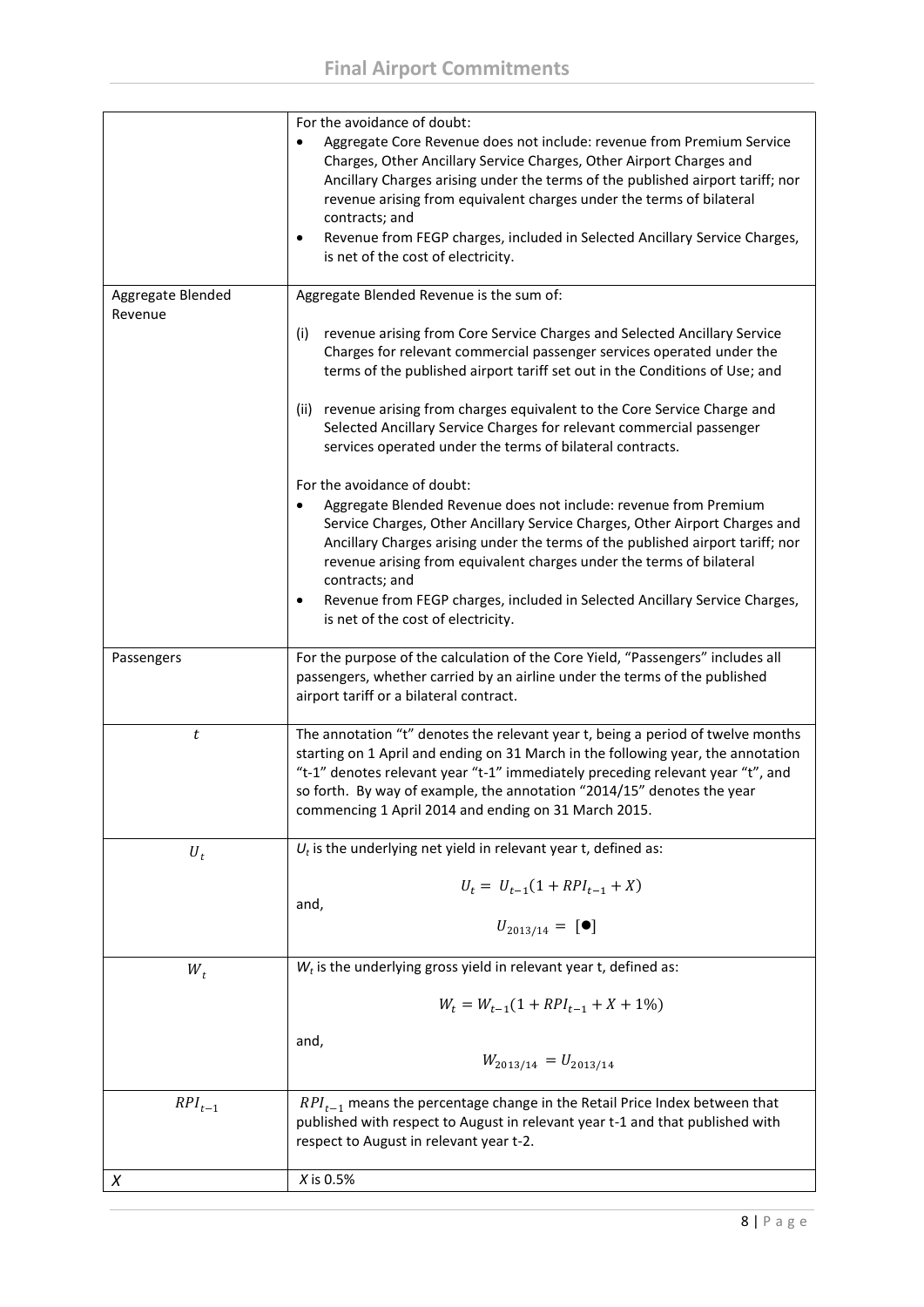| $B_t$                                         | $B_t$ is the bonus per passenger earned in relevant of year t, if any, being:<br>the amount of the Core Service Bonus calculated as set out under "Service<br>Commitment" below; divided by<br>the number of passengers using the airport in year $t(Q_t)$<br>Any estimate of $B_t$ prepared prior to the start of year t will be assumed to be<br>£nil.                                                                                                                                                                                                                                                                                                                                                                                                                                   |
|-----------------------------------------------|--------------------------------------------------------------------------------------------------------------------------------------------------------------------------------------------------------------------------------------------------------------------------------------------------------------------------------------------------------------------------------------------------------------------------------------------------------------------------------------------------------------------------------------------------------------------------------------------------------------------------------------------------------------------------------------------------------------------------------------------------------------------------------------------|
| $S_t$                                         | $S_t$ is the permitted security cost per passenger in relevant year t, if any, being:<br>the aggregate of:<br>90% of the amount by which the increase in security costs at the airport<br>in year t, which arise as a result of a change in required security<br>standards at the airport, exceeds £1.75m; and<br>the cost of installing new hold baggage screening equipment in<br>accordance with the requirements of Gatwick's security regulator and<br>as agreed through the capital investment programme consultation<br>process. The recovery of the capital costs and associated funding costs<br>will be presumed to be made over the assessed life of the equipment, in<br>equal annual amounts.<br>divided by:<br>the number of passengers using the airport in year $t(Q_t)$ . |
| $T_t$                                         | $T_t$ is the Aggregate Core Revenue in relevant year t.                                                                                                                                                                                                                                                                                                                                                                                                                                                                                                                                                                                                                                                                                                                                    |
| $R_t$                                         | $R_t$ is the Aggregate Blended Revenue in relevant year t.                                                                                                                                                                                                                                                                                                                                                                                                                                                                                                                                                                                                                                                                                                                                 |
| $Q_t$                                         | $Q_t$ is the total number of passengers using Gatwick airport in relevant year t.<br>This includes all passengers, whether carried by an airline under the terms of the<br>published airport tariff or a bilateral contract.                                                                                                                                                                                                                                                                                                                                                                                                                                                                                                                                                               |
| $I_{t-1}$                                     | $I_{t-1}$ is the annual percentage interest rate equal to the sum of (i) the average of<br>the UK Treasury Bill Discount Rate (expressed as an annual percentage interest<br>rate) published weekly by the Bank of England, during the 12 months from the<br>beginning of September in relevant year t-1 to the end of August in relevant year<br>t; and (ii) if the relevant $CGRD_{t-1}$ or $CNRD_{t-1}$ to which the interest rate is being<br>applied has a positive value, 3%, otherwise, 0%.                                                                                                                                                                                                                                                                                         |
| <b>Specified Activities</b><br><b>Charges</b> | Gatwick Airport Limited shall ensure that those charges relating to Specified<br>Activities are set at a level which is fair, reasonable and non-discriminatory.<br>Specified Activities for these purposes will comprise:<br>Staff ID<br>airside licences<br><b>FEGP</b><br>$\bullet$<br>Airside parking<br><b>Hydrant refuelling</b><br>$\bullet$<br>Staff car parks<br>$\bullet$<br>Facilities for bus & coach operators<br>٠<br>Utilities (gas, water, electricity, heating)<br>٠<br>Cable routing<br>$\bullet$<br>At least 3 months prior to making any amendments to those charges relating to                                                                                                                                                                                       |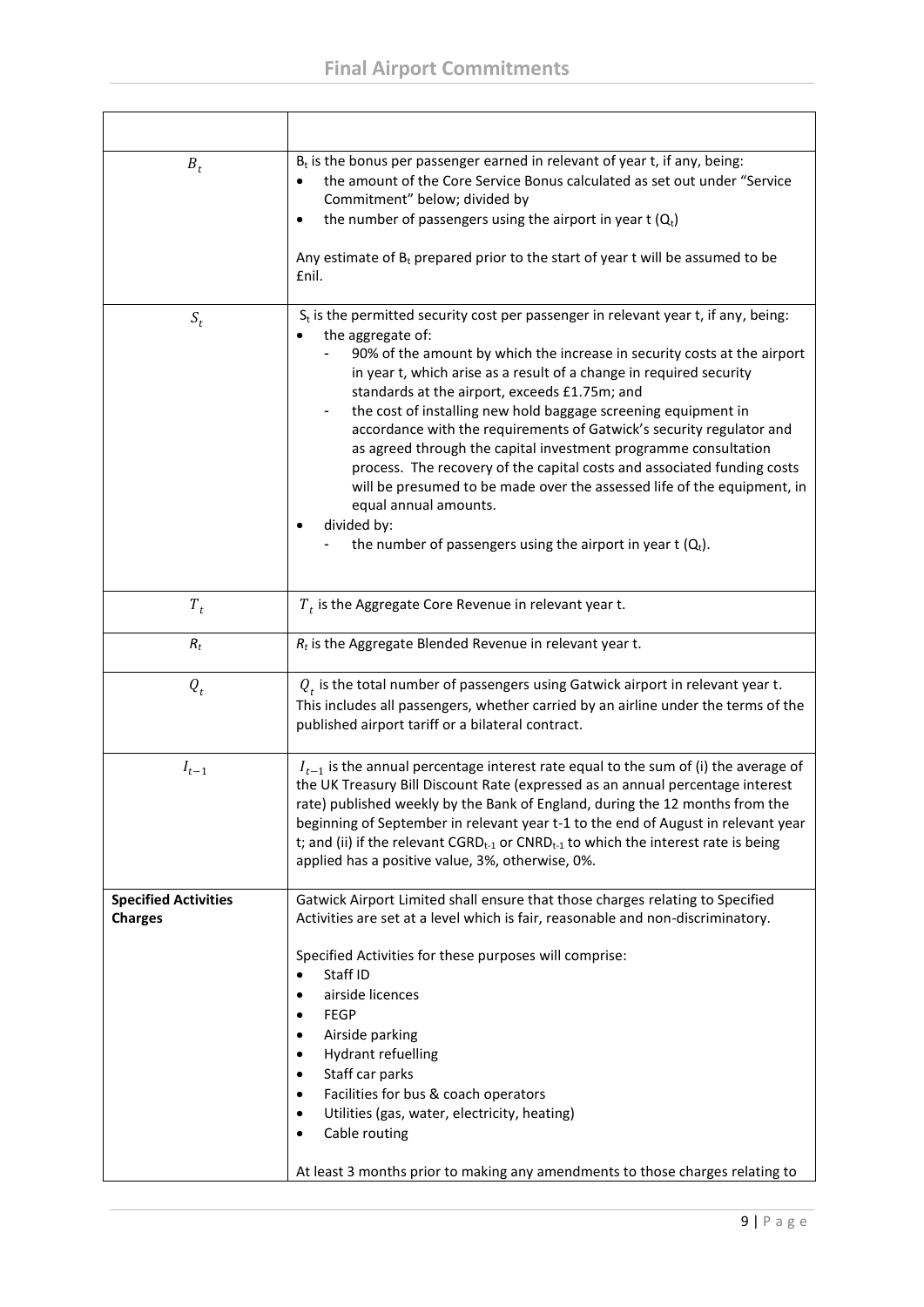|                               | Specified Activities, GAL will provide to users of the Specified Activities and the<br>CAA:                                                                                                                                                                                |
|-------------------------------|----------------------------------------------------------------------------------------------------------------------------------------------------------------------------------------------------------------------------------------------------------------------------|
|                               | relevant information (including cost information, where relevant, or other<br>information if charges for the specified facilities are not established in<br>relation to cost) and assumptions adequate to verify the basis upon which<br>the charges have been calculated. |
|                               | GAL will provide additional financial information to support this consultation as<br>set out in "Information Commitment" below.                                                                                                                                            |
| <b>PRM and Check-in &amp;</b> | GAL will comply with the relevant legislation in relation to the setting of check-in                                                                                                                                                                                       |
| <b>Baggage Charges</b>        | & baggage charges and PRM charges.                                                                                                                                                                                                                                         |
|                               | GAL will provide additional financial information to support this consultation as<br>set out in "Information Commitment" below.                                                                                                                                            |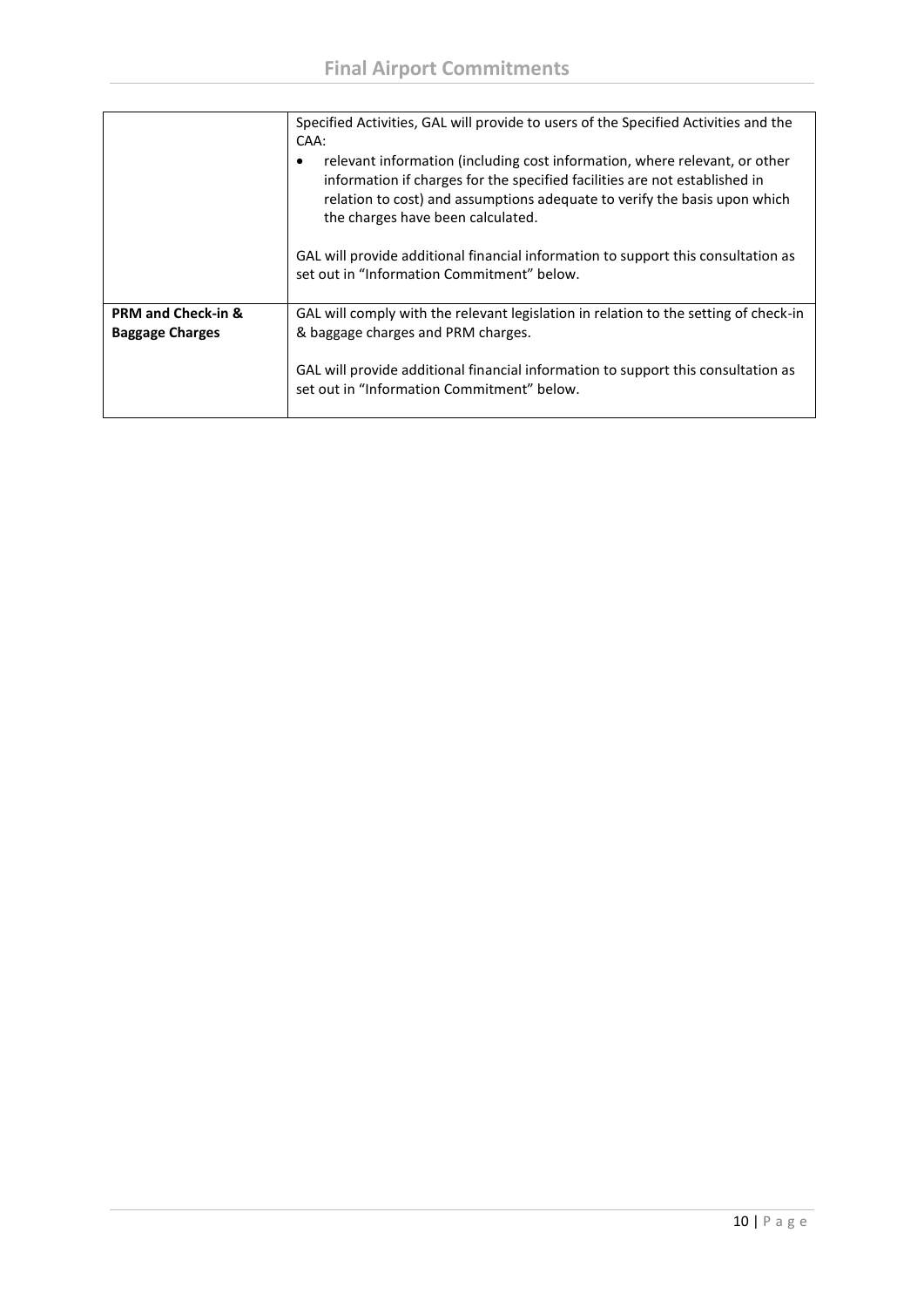| <b>Section C</b>                                                                                | <b>Service commitment</b>                                                                                                                                                                                                                                                                                                                                                                                                                                                                                                                                                                                                                                                                                                                                                                                                                                                                                                                                                                                                                                                                                                                                            |
|-------------------------------------------------------------------------------------------------|----------------------------------------------------------------------------------------------------------------------------------------------------------------------------------------------------------------------------------------------------------------------------------------------------------------------------------------------------------------------------------------------------------------------------------------------------------------------------------------------------------------------------------------------------------------------------------------------------------------------------------------------------------------------------------------------------------------------------------------------------------------------------------------------------------------------------------------------------------------------------------------------------------------------------------------------------------------------------------------------------------------------------------------------------------------------------------------------------------------------------------------------------------------------|
| Airport-wide standards to<br>be monitored and subject<br>to rebates                             | The Core Service Standards are as set out in Table A (appended).<br>These are broadly based on the existing Q5 SQR scheme with some<br>modifications as to:<br>the exclusion of all service bonuses<br>$\bullet$<br>the inclusion of an outbound baggage target;<br>$\bullet$<br>the inclusion of an airfield availability metric or retention of the existing<br>$\bullet$<br>aerodrome congestion term (but to include a measure of snow event<br>readiness);<br>the maximum annual rebate amount remains 7% of Core Service Charges<br>$\bullet$<br>revenue;<br>the monthly maximum potential rebate percentage will be one-sixth of the<br>$\bullet$<br>annual maximum potential rebate percentage for each service standard, as<br>in Q5;<br>an incremental penalty factor of 25% applied to the rebate percentage for<br>$\bullet$<br>certain selected passenger facing measures if the relevant service standard<br>has not been met for six consecutive months; and<br>failure of an airline to meet certain Airline Service Standards will reduce the<br>$\bullet$<br>amount payable by GAL in any month to such airline under the Core Service<br>Rebates. |
| <b>Adjustments to service</b><br>standards upon airline<br>approval                             | Amendments to the Core Service Standards may be made by GAL:<br>following consultation by GAL with the Gatwick Airline Operators<br>$\bullet$<br>Committee (AOC) & Gatwick ACC; and<br>if approved in writing by airlines paying charges under the published tariff or<br>$\bullet$<br>under bilateral contract (save for those airlines that have expressly waived<br>the application of these service standards under the terms of their contract)<br>that together account for at least 67% of the passengers (in the 12 months<br>immediately preceding the month in which GAL requested written approval<br>from the airlines of the proposed amendment) travelling through the airport<br>on airlines paying charges under the published tariff or under bilateral<br>contract (save for those airlines that have expressly waived the application<br>of these service standards under the terms of their contract), and<br>representing at least 51% of that airlines responding in writing.                                                                                                                                                                  |
| <b>Airline Service Standards</b><br>to be monitored and<br>published, and subject to<br>rebates | GAL will monitor and publish the performance of individual airlines in relation to<br>certain airport-wide activities. These include:<br>Check-in queue performance;<br>$\bullet$<br>Arrival bag performance; and<br>$\bullet$<br>PRM service and pre-notification.<br>$\bullet$<br>GAL may amend the airline service standards that it is monitoring and publishing<br>from time-to-time, following consultation with the Gatwick AOC & ACC.<br>The first two of these standards are designated as Airline Service Standards for<br>the purposes of determining the Core Service Rebate for individual airlines.<br>These standards are set out in Table B (attached). The third standard (in relation<br>to PRM) is already a factor that determines the PRM charges payable by<br>individual airlines.                                                                                                                                                                                                                                                                                                                                                            |
| Airport-wide standards to                                                                       | $\bullet$<br>Airlines & airport: On-time performance (departures and arrivals);                                                                                                                                                                                                                                                                                                                                                                                                                                                                                                                                                                                                                                                                                                                                                                                                                                                                                                                                                                                                                                                                                      |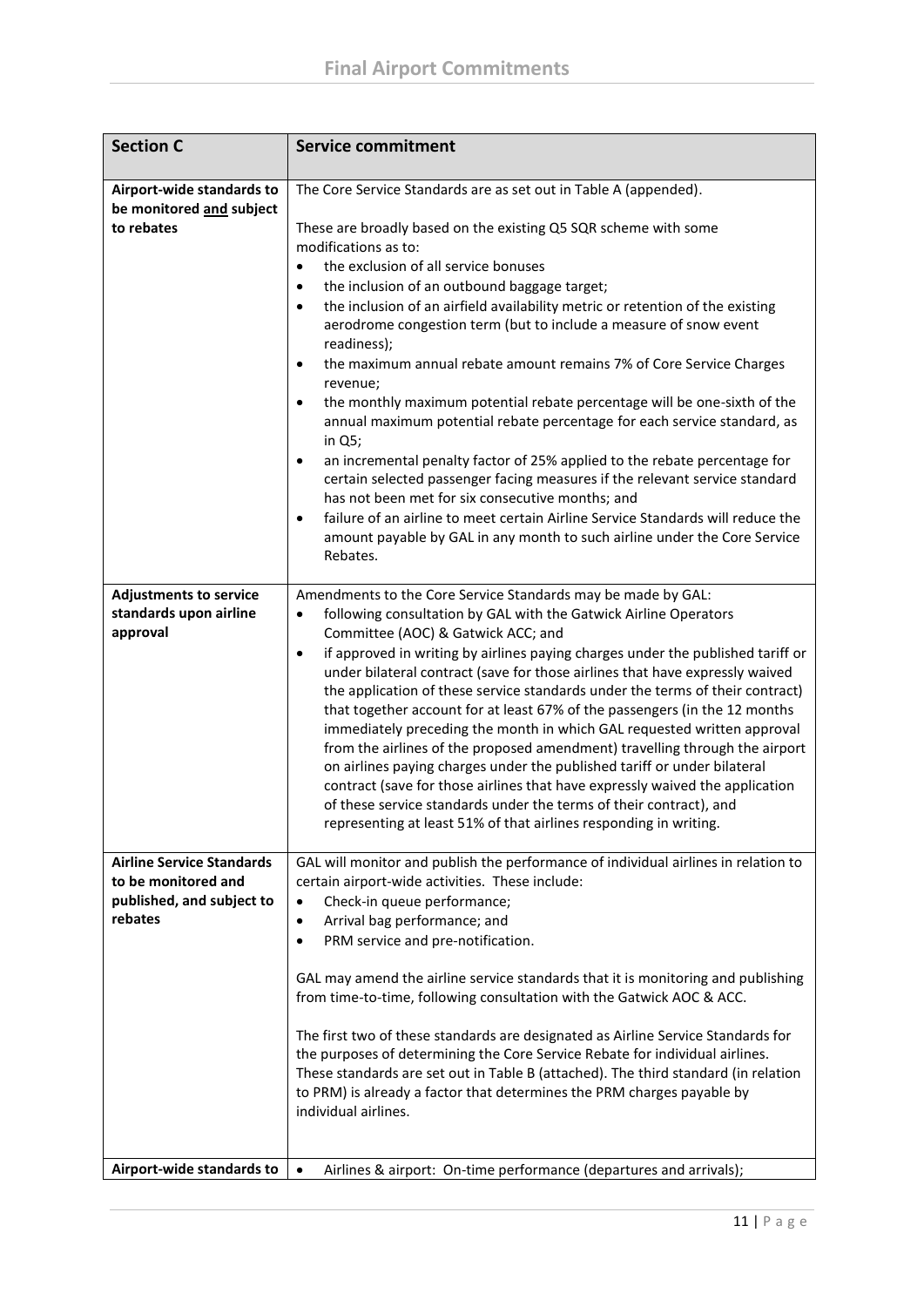| be monitored but not            | <b>UKBF: Immigration performance</b><br>$\bullet$                                                                                                                 |
|---------------------------------|-------------------------------------------------------------------------------------------------------------------------------------------------------------------|
| subject to rebates              | Airport: ASQ<br>$\bullet$                                                                                                                                         |
|                                 |                                                                                                                                                                   |
| <b>Publication of standards</b> | GAL to publish monthly report on achievement of Airport-wide standards and                                                                                        |
|                                 | the Airline Standards.                                                                                                                                            |
|                                 |                                                                                                                                                                   |
| <b>Payment of Core Service</b>  | The Core Service Rebate is the amount payable by GAL for a failure by it to meet                                                                                  |
| Rebate                          | the Core Service Standards.                                                                                                                                       |
|                                 |                                                                                                                                                                   |
|                                 | The Core Service Rebate will be paid quarterly, within 1 month of the end of                                                                                      |
|                                 | each quarter (end June, September, December, March) only to those airlines                                                                                        |
|                                 | operating exclusively under the terms of the published airport tariff set out in                                                                                  |
|                                 | the Conditions of Use during the relevant period ("Qualifying Airlines"). An<br>airline operating under the terms of a bilateral contract will not be entitled to |
|                                 | the Core Service Rebate, unless otherwise provided for in such an agreement.                                                                                      |
|                                 |                                                                                                                                                                   |
|                                 | The rebates will be calculated by terminal by month, and then allocated to the                                                                                    |
|                                 | Qualifying Airlines that used the terminal pro-rata with the Core Service Charges                                                                                 |
|                                 | payable by each Qualifying Airline in relation to that terminal in that month.                                                                                    |
|                                 |                                                                                                                                                                   |
|                                 | A Qualifying Airline that has not met the applicable Airline Standards (as set out                                                                                |
|                                 | in Table B) will have its entitlement to Core Service Rebates reduced. Further,                                                                                   |
|                                 | GAL shall be under no obligation to pay the rebate to an airline if there are                                                                                     |
|                                 | unpaid amounts outstanding from such an airline to GAL. If the entitlement of                                                                                     |
|                                 | an individual airline to Service Rebates is so reduced, there will be no change in                                                                                |
|                                 | the entitlement of other airlines to the Core Service Rebate.                                                                                                     |
|                                 |                                                                                                                                                                   |
| <b>Core Service Rebate</b>      | The aggregate amount ("Core Service Rebate") payable by GAL to Qualifying<br>Airlines in month "j" for a failure to meet the Core Service Standard Levels in      |
|                                 | terminal "t" will be calculated as:                                                                                                                               |
|                                 |                                                                                                                                                                   |
|                                 | Core Service Rebate <sub>t.i</sub>                                                                                                                                |
|                                 | = Service Rebate Percentage <sub>t,j</sub> · Annual Core Service Charges <sub>t</sub>                                                                             |
|                                 |                                                                                                                                                                   |
|                                 | Where:                                                                                                                                                            |
|                                 | Annual Core Service Charges $_t =$                                                                                                                                |
|                                 | in respect of terminal "t", in relevant financial year ending 31                                                                                                  |
|                                 | March, the annual revenue arising from Core Service Charges                                                                                                       |
|                                 | for relevant commercial passenger services operated by                                                                                                            |
|                                 | Qualifying Airlines under the terms of the published airport                                                                                                      |
|                                 | tariff set out in the Conditions of Use.                                                                                                                          |
|                                 |                                                                                                                                                                   |
|                                 | The rebate by each terminal will be allocated to the Qualifying Airlines that used                                                                                |
|                                 | the terminal pro-rata with the Core Service Charges payable by each Qualifying                                                                                    |
|                                 | Airline in relation to that terminal in that month. The deduction to be made                                                                                      |
|                                 | from this rebate amount if an airline fails to meet airline standards will be<br>calculated as:                                                                   |
|                                 |                                                                                                                                                                   |
|                                 | Deduction from Core Service Rebate <sub>a,t,j</sub>                                                                                                               |
|                                 | $=$ Airline Standard Reduction Percentage <sub>a,t,j</sub>                                                                                                        |
|                                 | $\cdot$ Core Service Charges <sub>a,t,j</sub>                                                                                                                     |
|                                 |                                                                                                                                                                   |
|                                 | For the avoidance of doubt, the deduction only operates to reduce the Core                                                                                        |
|                                 | Service Rebate (if any) payable by GAL to an airline; it cannot result in a payment                                                                               |
|                                 | being due from an airline to GAL.                                                                                                                                 |
|                                 |                                                                                                                                                                   |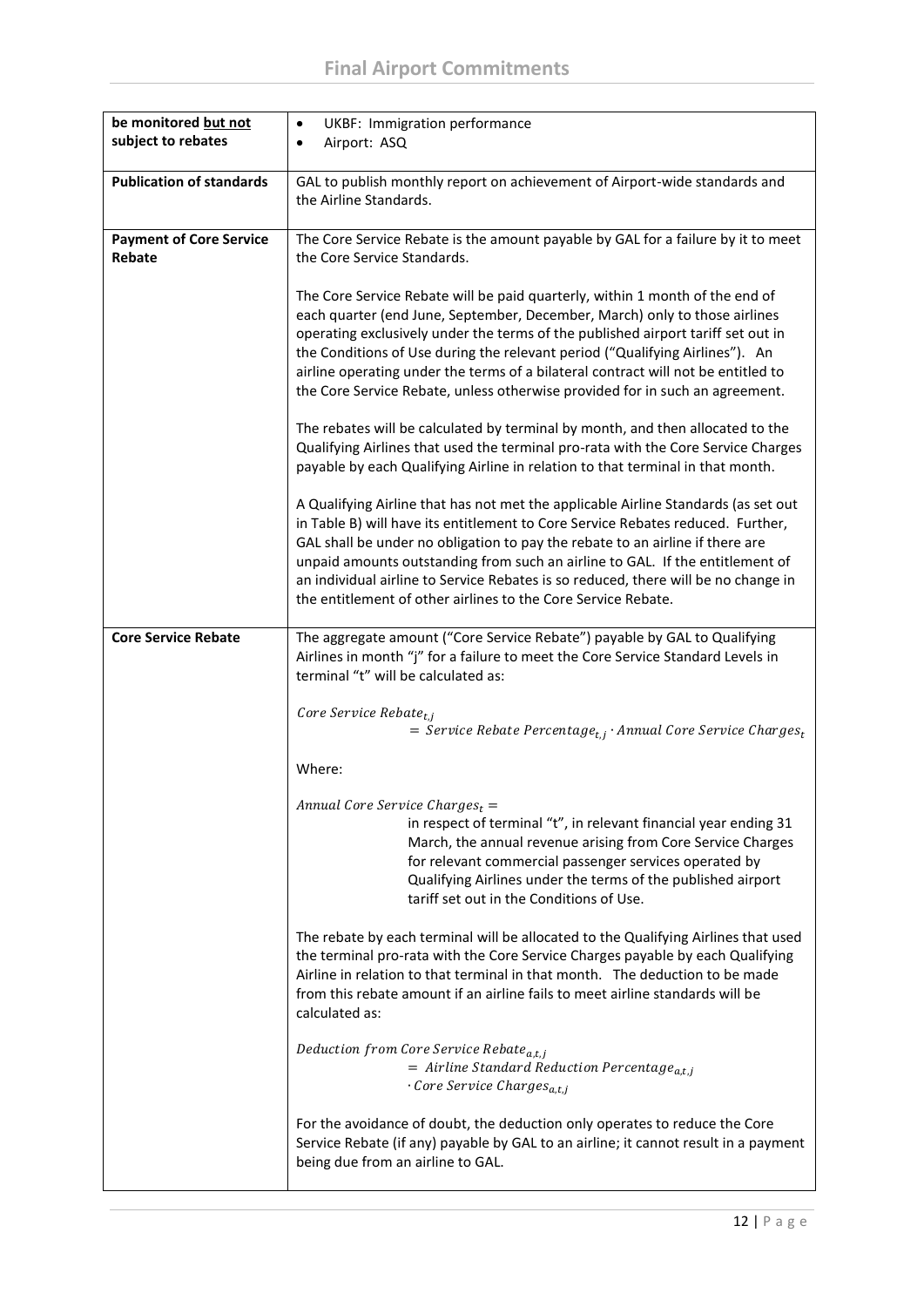| <b>Annual reconciliation of</b><br>rebates | Rebates payable within a relevant year t will be based on a forecast of Core<br>Service Charges revenue for year t, for each terminal. To the extent that actual<br>revenues differ from forecast revenues, rebates will be recalculated and under-<br>or over- payments of rebate will be reconciled and paid or invoiced (as<br>appropriate) within 1 month of the publication by GAL of its annual report &<br>accounts.                                                                                                                                                                                                                                                                                                                                                                                                                                                                                                                                                                                                                                                                                                                                                                                                                                                                                                                                                                                                                                                                                                                                                                                                                                                                                                                                                                                                                               |
|--------------------------------------------|-----------------------------------------------------------------------------------------------------------------------------------------------------------------------------------------------------------------------------------------------------------------------------------------------------------------------------------------------------------------------------------------------------------------------------------------------------------------------------------------------------------------------------------------------------------------------------------------------------------------------------------------------------------------------------------------------------------------------------------------------------------------------------------------------------------------------------------------------------------------------------------------------------------------------------------------------------------------------------------------------------------------------------------------------------------------------------------------------------------------------------------------------------------------------------------------------------------------------------------------------------------------------------------------------------------------------------------------------------------------------------------------------------------------------------------------------------------------------------------------------------------------------------------------------------------------------------------------------------------------------------------------------------------------------------------------------------------------------------------------------------------------------------------------------------------------------------------------------------------|
| <b>Service Rebate</b><br>Percentage        | Rebates shall be calculated separately for each terminal based on the<br>performance against the standards for that terminal; with the exception of<br>airfield availability, which will be calculated at an airfield level and the same<br>percentage applied to both terminals. As noted in Table A, the inter-terminal<br>transit availability standards and potential rebate percentages relate only to the<br>North Terminal.<br>For each terminal t, the Service Rebate Percentage for the month j shall be<br>calculated as:<br>Service Rebate Percentage <sub>t,j</sub> = $\sum_{standard \ i} 2 \cdot \frac{p_{i,t}}{12} \cdot x_{i,t,j}$<br>Where:<br>the potential service rebate percentage for standard "i", for<br>$p_{i,t} =$<br>terminal "t", as set out in Table A.<br>if the standard "i", for terminal "t", in month "j" is greater than or equal to the<br>service rebate level, as set out in Table A, then<br>$x_{i,t,j} = 0$<br>if the standard "i", for terminal "t", in month "j" is less than the service rebate<br>level, as set out in Table A, then<br>$x_{i,t,j} = \mathbf{1}$ ; or<br>1.25, in relation only to Selected Passenger Facing Measures, if the<br>relevant standard "i", for terminal "t", in each one of the six<br>immediately preceding months (i.e. "j-1", "j-2", "j-3", "j-4", "j-5", "j-6")<br>was less than the service rebate level, as set out in Table A. Provided<br>that the maximum aggregate Service Rebate Percentage payable in<br>relation to all Selected Passenger Facing Measures shall not exceed<br>2.85% in any financial year ending 31 March; or<br><b>0,</b> if prior to month "j" there have been any six months in a relevant<br>financial year ending 31 March in which the standard "i", for terminal<br>"t" was less than the service rebate level, as set out in Table A. This |
| <b>Airline Standard</b>                    | condition applies in precedence to, and overrides, the two conditions<br>set out immediately above.<br>For the purposes of this calculation, the Selected Passenger Facing Measures<br>comprise: Departure Lounge Seat Availability; Cleanliness; Way-Finding; Flight<br>Information; Central Passenger Search (times<5minutes, times < 15 minutes);<br>Passenger Sensitive Equipment (General); Passenger Sensitive Equipment<br>(Priority); and Arrivals Reclaim (Baggage Carousels).<br>For each airline "a", Airline Standard Reduction Percentage for the month j shall                                                                                                                                                                                                                                                                                                                                                                                                                                                                                                                                                                                                                                                                                                                                                                                                                                                                                                                                                                                                                                                                                                                                                                                                                                                                              |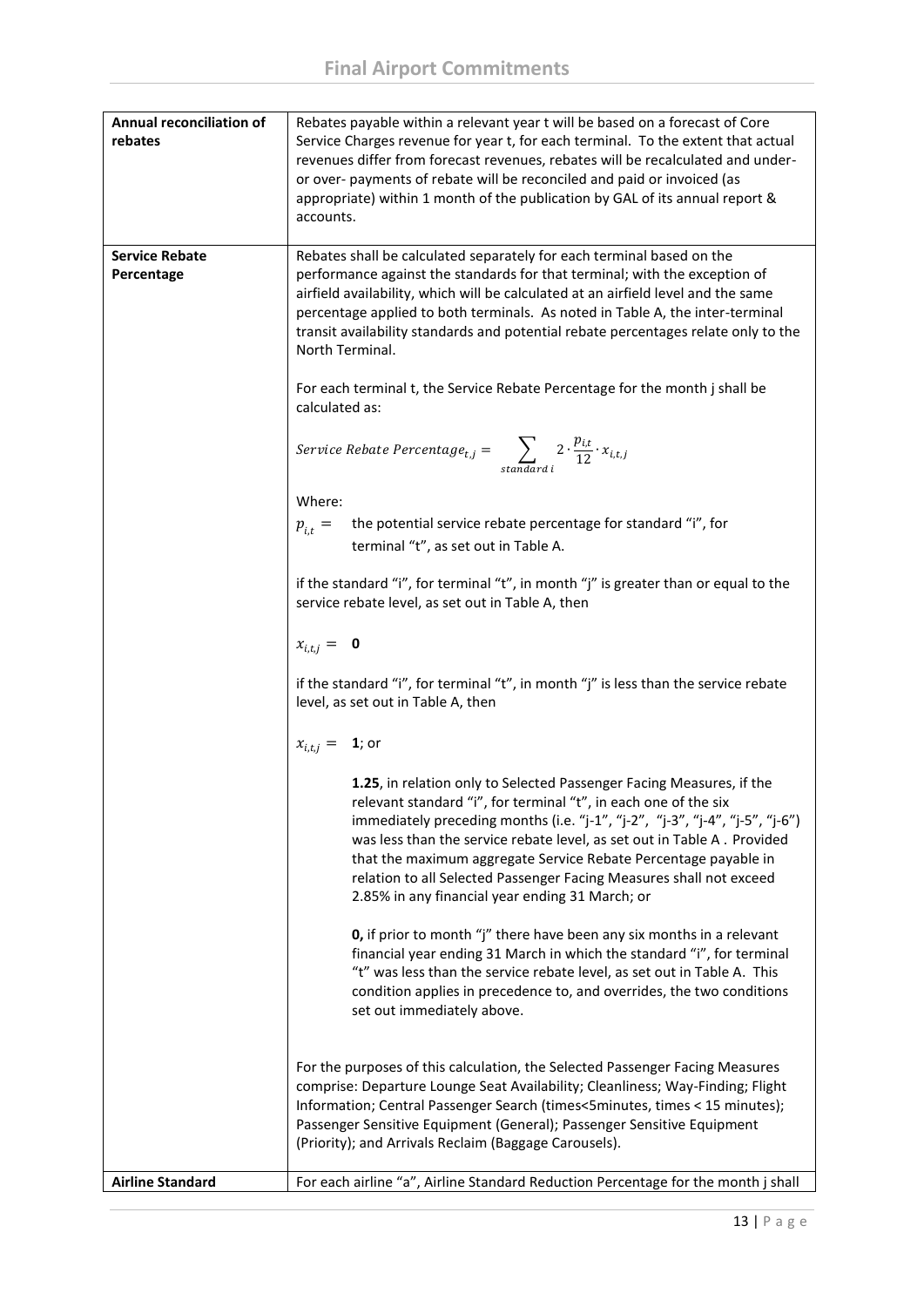| <b>Reduction Percentage</b>                                           | be calculated as:                                                                                                                                                                                                                                                                                                                                                                                                                                         |  |  |
|-----------------------------------------------------------------------|-----------------------------------------------------------------------------------------------------------------------------------------------------------------------------------------------------------------------------------------------------------------------------------------------------------------------------------------------------------------------------------------------------------------------------------------------------------|--|--|
|                                                                       | Airline Standard Reduction Percentage <sub>a,t,j</sub> = $\sum_{k,t} r_{k,t} \cdot z_{a,t,j,k}$<br>standard k                                                                                                                                                                                                                                                                                                                                             |  |  |
|                                                                       | Where:                                                                                                                                                                                                                                                                                                                                                                                                                                                    |  |  |
|                                                                       | the potential airline standard reduction percentage for standard "k", for<br>$r_{k,t} =$<br>terminal "t", as set out in Table B.                                                                                                                                                                                                                                                                                                                          |  |  |
|                                                                       | $z_{a,t,i,k} = 0$ if the standard "k", for terminal "t", in month "j" is greater than or<br>equal to the standard reduction level, as set out in Table B; or                                                                                                                                                                                                                                                                                              |  |  |
|                                                                       | 1 if the standard "k", for terminal "t", in month "j" is less than the<br>standard reduction level, as set out in Table B.                                                                                                                                                                                                                                                                                                                                |  |  |
| <b>Repeated failures by GAL</b><br>to meet service quality<br>targets | In the event that any service quality target is not met for a period of 6 months, in<br>addition to the increase in service rebate percentage that this would attract and<br>the requirement for monthly publication of its performance standards, GAL will<br>draw up an improvement plan in consultation with the ACC. In preparing such a<br>plan, GAL and the ACC will consider any representations from the CAA made in<br>the passengers' interest. |  |  |
| <b>Premium Service</b><br><b>Products</b>                             | GAL may provide airlines and their customers with products and services over-<br>and-above the Core Service Standard. These may be offered under the terms of<br>the Conditions of Use or a bilateral agreement.                                                                                                                                                                                                                                          |  |  |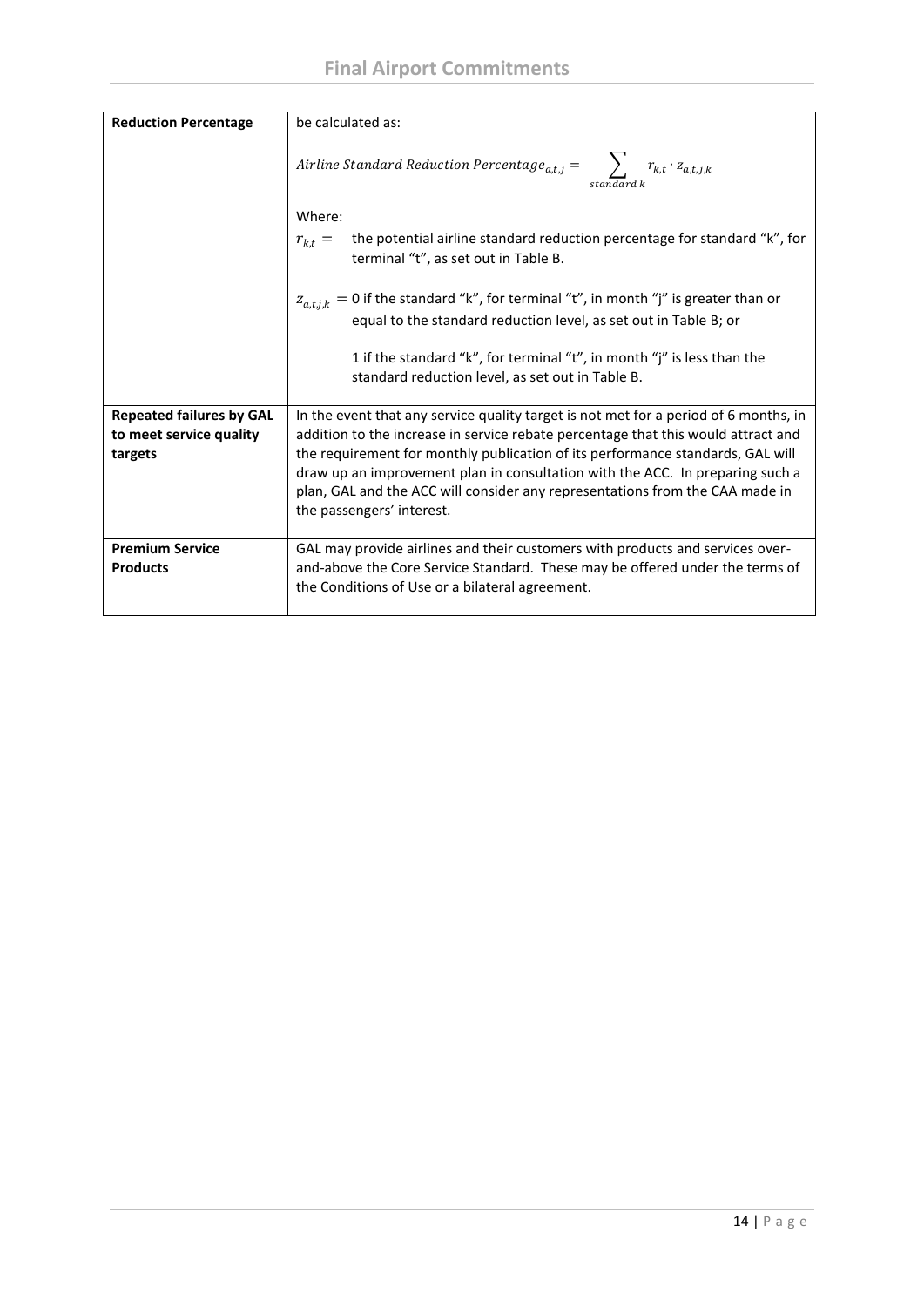| <b>Section D</b>                                | <b>Investment &amp; consultation commitment</b>                                                                                                                                                                                                                                                                                                                                                                                                                                                                                                                                                                                                                                                                                                                                                                                                                                                                                                    |  |
|-------------------------------------------------|----------------------------------------------------------------------------------------------------------------------------------------------------------------------------------------------------------------------------------------------------------------------------------------------------------------------------------------------------------------------------------------------------------------------------------------------------------------------------------------------------------------------------------------------------------------------------------------------------------------------------------------------------------------------------------------------------------------------------------------------------------------------------------------------------------------------------------------------------------------------------------------------------------------------------------------------------|--|
| Service enhancement<br>through investment       | GAL shall retain sole responsibility for managing the capital investment<br>programme to enable it to meet its obligations regarding airport-wide service<br>standards.<br>GAL commits to maintaining the airport to comply with all applicable safety and<br>environmental requirements and to maintain and develop the infrastructure of<br>the airport to enable the airport-wide service standards to be achieved. In doing<br>so, GAL commits to investing a minimum of £100m p.a. on average over each<br>year of the initial term, although there is no binding programme of specific<br>capital expenditure nor are there projects that are subject to capital expenditure<br>triggers.<br>GAL will undertake appropriate consultation in relation to capital investment, as<br>described in the following sections. This approach to consultation goes beyond<br>the capital expenditure consultation requirements of the Airport Charges |  |
| <b>Categorisation of capital</b><br>expenditure | Regulations 2011.<br>For the purposes of consultation, GAL proposes categorising capital<br>$\bullet$<br>expenditure into one of three areas:<br>Major Development Projects, comprising those individual projects or<br>individual programmes of projects in excess of £10m (excluding the<br>Asset Stewardship Programme) and the Second Runway Project;<br>Minor Development Projects, being those individual projects or<br>individual programmes of projects less than £10m (excluding both the<br>Asset Stewardship Programme and Second Runway Project); and<br>Asset Stewardship Programme, comprising all asset stewardship                                                                                                                                                                                                                                                                                                                |  |
|                                                 | projects split into five broad elements - Airfield, Commercial, IT,<br>Facilities and Compliance/Risk.                                                                                                                                                                                                                                                                                                                                                                                                                                                                                                                                                                                                                                                                                                                                                                                                                                             |  |
| <b>Airline consultative</b><br>groups           | Consultation with the airlines will need to be undertaken at a number of<br>$\bullet$<br>different levels, with groups formed appropriately:<br>ACC: to consider strategic matters involving the medium- to long-term<br>development of the airport;<br>Capital sub-committee of ACC: to consider tactical matters involving the<br>$\qquad \qquad \blacksquare$<br>delivery by GAL of the capital development programme; and<br>Working groups (informal and formal): to consider operational impacts<br>of projects on the day-to-day activities of the airlines operating at the<br>airport. These working groups (where required) will be project specific,<br>involve affected airlines, and may require a formally constituted<br>working group (e.g. the AOC) for significant projects requiring a high<br>degree of airline input into the design and execution planning (e.g.<br>check-in transformation).                                |  |
| <b>Master Plan</b>                              | GAL published a Master Plan in July 2012. GAL will publish a revised Master<br>$\bullet$<br>Plan every five years, in consultation with airlines (including the ACC), other<br>business partners and the local community. The exact timing of Master Plan<br>updates will be dependent on Government airport policy<br>consultations/decisions (e.g. in relation to the Airports Commission) and on<br>the need to keep the overall long-term vision for the airport up-to-date.                                                                                                                                                                                                                                                                                                                                                                                                                                                                   |  |
| <b>Capital Investment</b><br>Programme          | GAL will publish annually a rolling five year Capital Investment Programme<br>$\bullet$<br>The CIP will be the key document around which strategic-level consultation<br>٠                                                                                                                                                                                                                                                                                                                                                                                                                                                                                                                                                                                                                                                                                                                                                                         |  |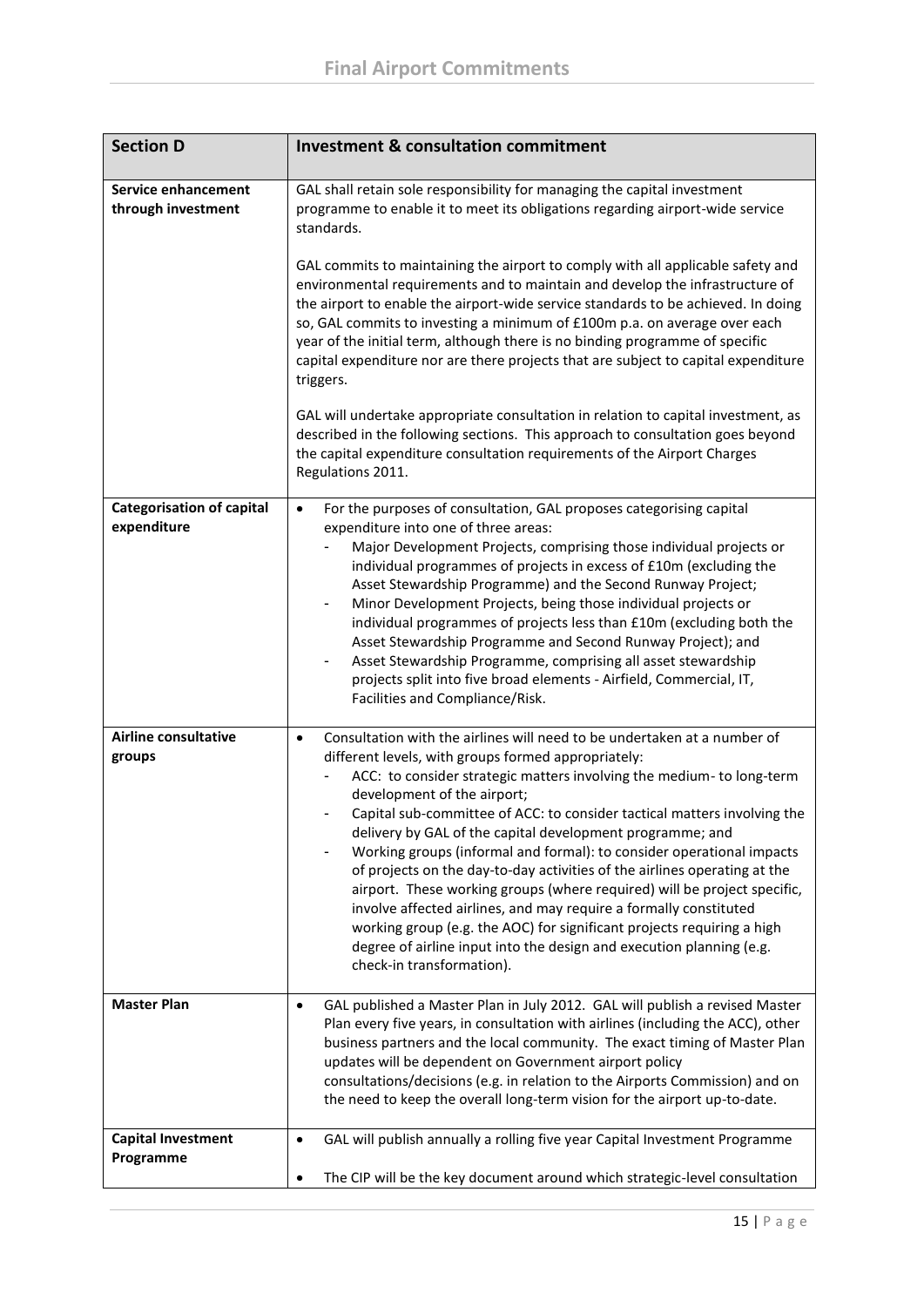|                            | on future airport development will take place. This consultation with the<br>ACC will address:<br>the principal business drivers behind the airport's development                                                                                                                                                                                                                                                                                                                                                                                                                                                                                                                                                                                                        |
|----------------------------|--------------------------------------------------------------------------------------------------------------------------------------------------------------------------------------------------------------------------------------------------------------------------------------------------------------------------------------------------------------------------------------------------------------------------------------------------------------------------------------------------------------------------------------------------------------------------------------------------------------------------------------------------------------------------------------------------------------------------------------------------------------------------|
|                            | strategy, including service levels;<br>forecast traffic demand and associated demand for airport capacities<br>$\overline{\phantom{a}}$                                                                                                                                                                                                                                                                                                                                                                                                                                                                                                                                                                                                                                  |
|                            | and services;<br>the capacities that the airport intends to provide, taken in the context<br>٠<br>of forecasted demand; and                                                                                                                                                                                                                                                                                                                                                                                                                                                                                                                                                                                                                                              |
|                            | the cost of the capital investment programme, and the resulting effect<br>$\blacksquare$<br>on the Asset Base of the airport.                                                                                                                                                                                                                                                                                                                                                                                                                                                                                                                                                                                                                                            |
|                            | The forecast cost of the capital investment programme will:<br>$\bullet$<br>summarise expenditure on each of the Major Development Projects;<br>summarise aggregate expenditure on the Asset Stewardship<br>Programme (across all five elements);<br>summarise aggregate expenditure on Minor Development Projects;<br>be at a level of detail that naturally reflects the planning horizon and<br>$\blacksquare$<br>Tollgate status for projects, with those in the short-term being more<br>granular and certain than those in the final years of the forecast.<br>provide an explanation as to any material differences between the<br>latest forecast and:<br>the prior year forecast; and<br>$\circ$<br>the forecast per the CAA's price control review.<br>$\circ$ |
| <b>Individual Major</b>    | As part of the annual Capital Investment Programme consultation with the<br>$\bullet$                                                                                                                                                                                                                                                                                                                                                                                                                                                                                                                                                                                                                                                                                    |
| <b>Development Project</b> | ACC, GAL will consult with airlines in relation to Major Development                                                                                                                                                                                                                                                                                                                                                                                                                                                                                                                                                                                                                                                                                                     |
| consultation               | Projects (with the exception of "commercial return projects" and "dedicated<br>airline projects") covering:                                                                                                                                                                                                                                                                                                                                                                                                                                                                                                                                                                                                                                                              |
|                            | high-level options for the development of Major Development Projects<br>$\blacksquare$                                                                                                                                                                                                                                                                                                                                                                                                                                                                                                                                                                                                                                                                                   |
|                            | and the trade-offs involved between alternatives;<br>the outputs that are expected to be delivered in terms of service,<br>$\overline{\phantom{a}}$                                                                                                                                                                                                                                                                                                                                                                                                                                                                                                                                                                                                                      |
|                            | capacity, operating cost, and revenue;                                                                                                                                                                                                                                                                                                                                                                                                                                                                                                                                                                                                                                                                                                                                   |
|                            | scope, programme and cost of the project required to deliver the<br>$\blacksquare$                                                                                                                                                                                                                                                                                                                                                                                                                                                                                                                                                                                                                                                                                       |
|                            | business objectives; and<br>the business case for the project. (This would be in a form consistent<br>$\blacksquare$                                                                                                                                                                                                                                                                                                                                                                                                                                                                                                                                                                                                                                                     |
|                            | with those prepared by GAL for the ACC in Q5 and in preparation for<br>BQ5).                                                                                                                                                                                                                                                                                                                                                                                                                                                                                                                                                                                                                                                                                             |
|                            | GAL will consult with the Capital sub-committee of the ACC in relation to the<br>$\bullet$<br>Major Development Projects at Tollgate 2, Tollgate 3, and Tollgate 4. This<br>will require meetings on a more frequent basis than annually.                                                                                                                                                                                                                                                                                                                                                                                                                                                                                                                                |
|                            | Following Tollgate 4, progress with the delivery of Major Development<br>$\bullet$<br>Projects will be reviewed by the Capital sub-committee of the ACC as part of<br>its annual Capital Investment Performance Review (see below).                                                                                                                                                                                                                                                                                                                                                                                                                                                                                                                                      |
|                            | A "commercial return project" is any project with associated commercial<br>$\bullet$<br>revenues that has a positive NPV not taking into account incremental airport<br>charges.                                                                                                                                                                                                                                                                                                                                                                                                                                                                                                                                                                                         |
|                            | A "dedicated airline project" would be a project undertaken for the benefit<br>$\bullet$<br>of one or more specified airlines and which is remunerated by a separate<br>commercial arrangement or specific airport charge payable by users of the<br>project.                                                                                                                                                                                                                                                                                                                                                                                                                                                                                                            |
| <b>Annual Capital</b>      | GAL will meet annually with the Capital sub-committee of the ACC to review<br>$\bullet$                                                                                                                                                                                                                                                                                                                                                                                                                                                                                                                                                                                                                                                                                  |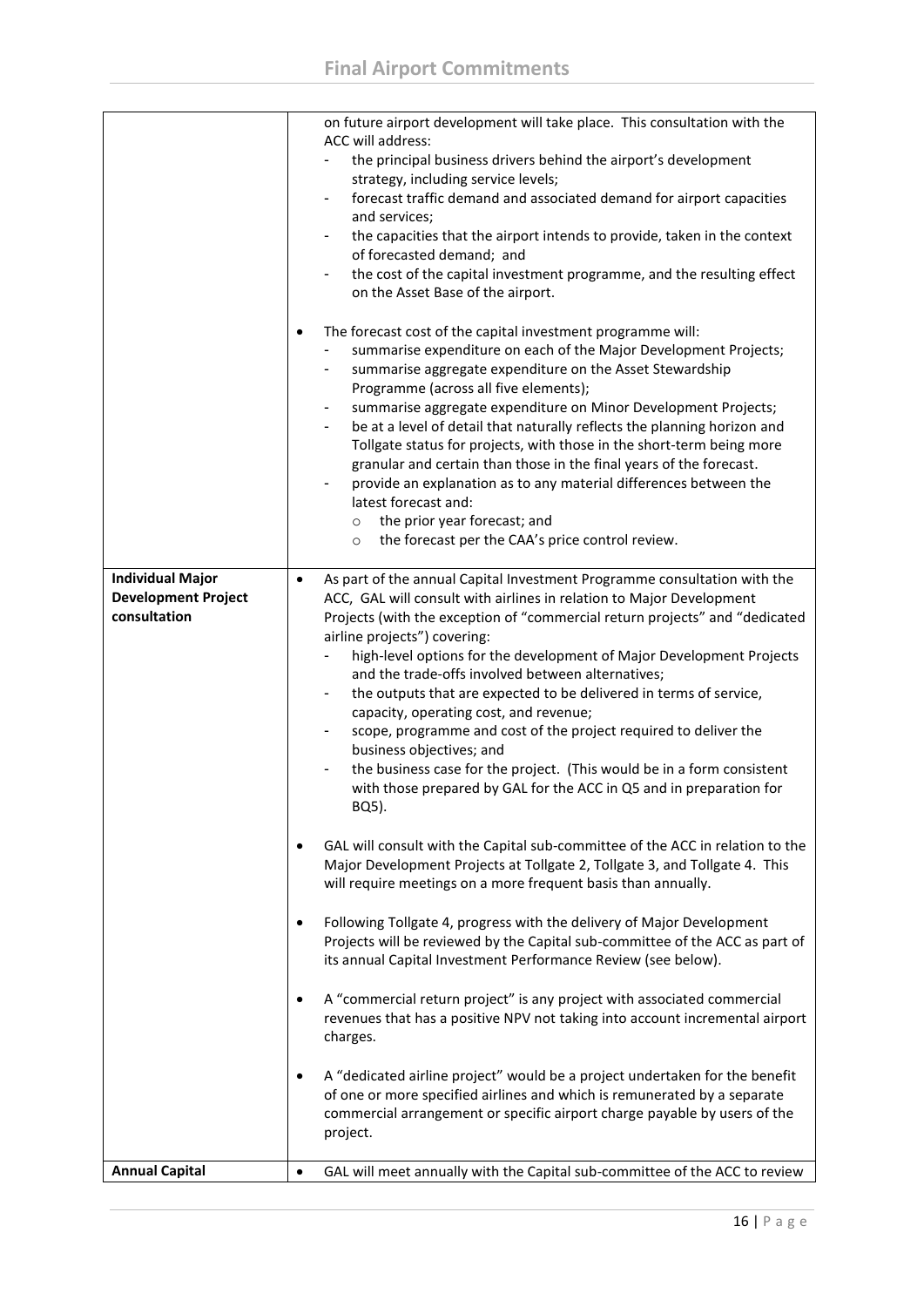| <b>Review</b><br>in relation to the following 12 months:<br>$\circ$<br>the priorities and aggregate expenditure of the Asset Stewardship<br>$\circ$                                                                                                                                                                                                                                                                                                                                                | <b>Investment Performance</b> | GAL's delivery of the Capital Investment Programme, specifically:                                                                                                                                                     |
|----------------------------------------------------------------------------------------------------------------------------------------------------------------------------------------------------------------------------------------------------------------------------------------------------------------------------------------------------------------------------------------------------------------------------------------------------------------------------------------------------|-------------------------------|-----------------------------------------------------------------------------------------------------------------------------------------------------------------------------------------------------------------------|
| identifying individual projects in excess of £1m).<br>the expenditure on Minor Development Projects (separately<br>$\circ$<br>identifying individual projects in excess of £1m).<br>۰<br>with:<br>each Major Development Project;<br>O<br>Minor Development Projects (separately identifying individual<br>$\circ$<br>projects in excess of £1m); and<br>Asset Stewardship Programme across each of the five broad<br>$\circ$<br>elements (separately identifying individual projects in excess of |                               | the schedule and expenditure for each Major Development Project;<br>Programme across each of the five broad elements (separately<br>in relation to the preceding 12 months, works undertaken and progress<br>$f1m$ ). |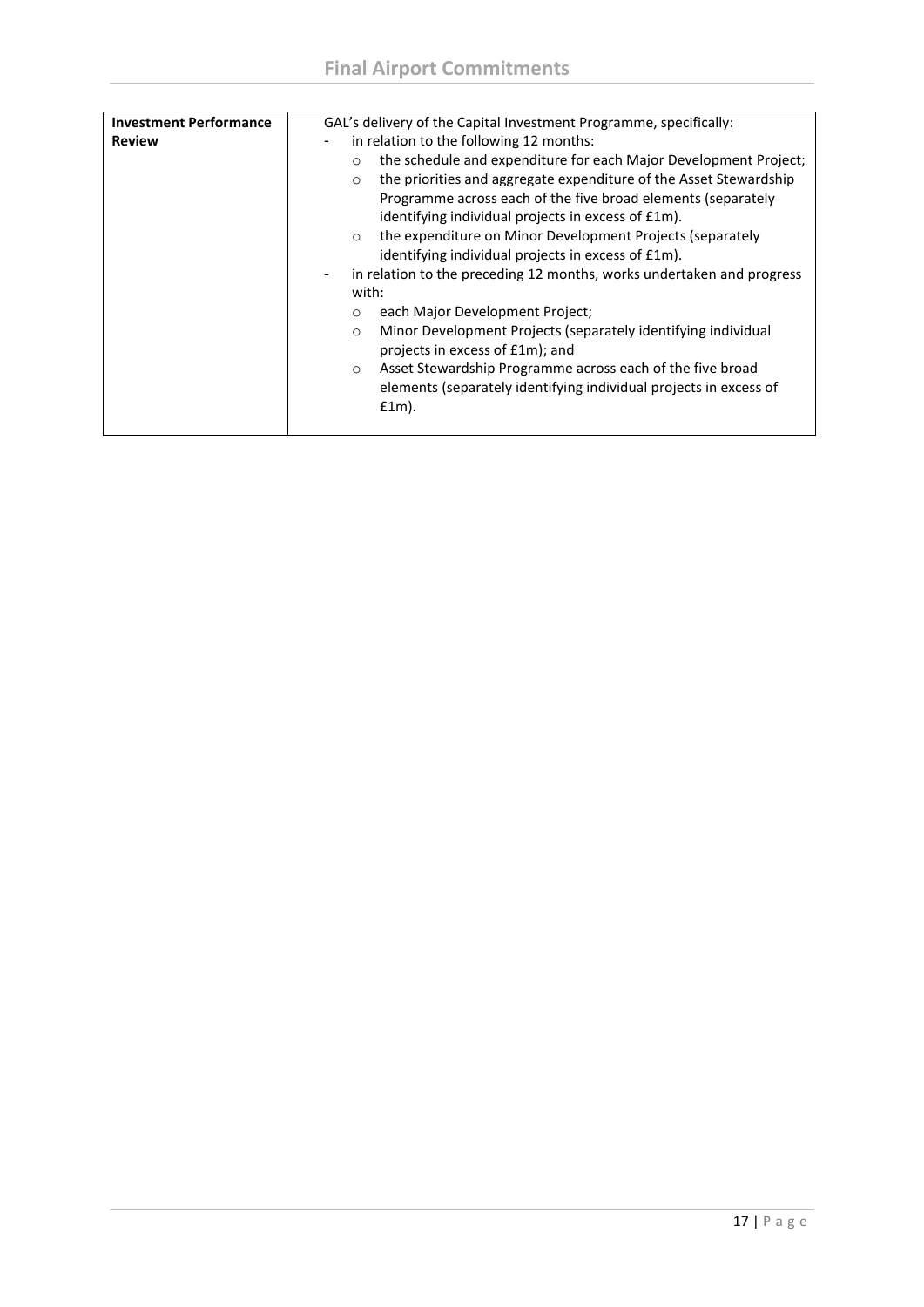| <b>Section E</b>                                                                                                             | <b>Information commitment</b>                                                                                                                                                                                                                                                                                                                                                                                                                                                                                                                                                                                                                                                                                                                                           |  |
|------------------------------------------------------------------------------------------------------------------------------|-------------------------------------------------------------------------------------------------------------------------------------------------------------------------------------------------------------------------------------------------------------------------------------------------------------------------------------------------------------------------------------------------------------------------------------------------------------------------------------------------------------------------------------------------------------------------------------------------------------------------------------------------------------------------------------------------------------------------------------------------------------------------|--|
| <b>Financial performance</b>                                                                                                 | GAL publishes detailed statutory accounts consistent with its status as a UK<br>$\bullet$<br>registered company, with debt securities listed on the London Stock<br>Exchange, and falling within the Walker Guidelines relevant to a private<br>equity owned company.                                                                                                                                                                                                                                                                                                                                                                                                                                                                                                   |  |
|                                                                                                                              | These statutory accounts (refer, for example, to GAL's Report & Financial<br>$\bullet$<br>Statements for the year ended 31 March 2012):<br>provide greater disclosure than the current regulatory accounts; and<br>contain sufficient, meaningful data in relation to the operating cost and<br>revenue components of EBITDA, and in relation to the capital<br>expenditure and depreciation components of GAL's asset base, to<br>enable airlines, the CAA, and other users of GAL's accounts to<br>undertake an analytical review of GAL's on-going business performance,<br>capital investment, and financial returns, (including relative to the<br>CAA's financial projections prepared as part of the Q6 review) and to<br>assess whether charges are reasonable. |  |
|                                                                                                                              | GAL will not publish separate regulatory accounts.<br>$\bullet$                                                                                                                                                                                                                                                                                                                                                                                                                                                                                                                                                                                                                                                                                                         |  |
|                                                                                                                              | To ensure there continues to be the provision of sufficient information for<br>$\bullet$<br>airlines to understand whether charges are reasonable, GAL will ensure that<br>the scope of disclosure in its statutory accounts is maintained to be<br>consistent with that of its most recent accounts (i.e. GAL's Report &<br>Financial Statements for the year ended 31 March 2012) in so far as it<br>relates to the operating costs, revenues, fixed asset base, depreciation and<br>capital expenditure. If GAL's statutory accounts do not meet these<br>requirements, GAL will ensure a separate audited statement meeting this<br>standard will be provided confidentially to airlines and the CAA.                                                               |  |
|                                                                                                                              | GAL proposes to publish annually a statement of GAL's assessment of the<br>$\bullet$<br>value of its asset base. This will set out the underlying assumptions and<br>calculations, including: the initial asset based (carried forward from the end<br>of the prior year); depreciation; additions; disposals; indexation factors;<br>other adjustments that may be relevant; and the closing asset base (carried<br>forward to the start of the next year). The material provided, together with<br>the audited financial statements, will enable stakeholders to verify the<br>calculation.                                                                                                                                                                           |  |
|                                                                                                                              | GAL will provide such further financial information required (if any) to<br>$\bullet$<br>ensure compliance with the Airport Charges Regulations 2011.                                                                                                                                                                                                                                                                                                                                                                                                                                                                                                                                                                                                                   |  |
| <b>Financial information in</b><br>relation to Specified<br>Activities, PRM Service,<br>and Check-in & Baggage<br>facilities | GAL will provide to users of the Specified Activities, PRM Services, Check-in<br>$\bullet$<br>& Baggage Facilities, and the CAA, by 31 December in each year a statement<br>of actual costs and revenues in respect of each of the specified activities for<br>the year ending the previous 31 March.                                                                                                                                                                                                                                                                                                                                                                                                                                                                   |  |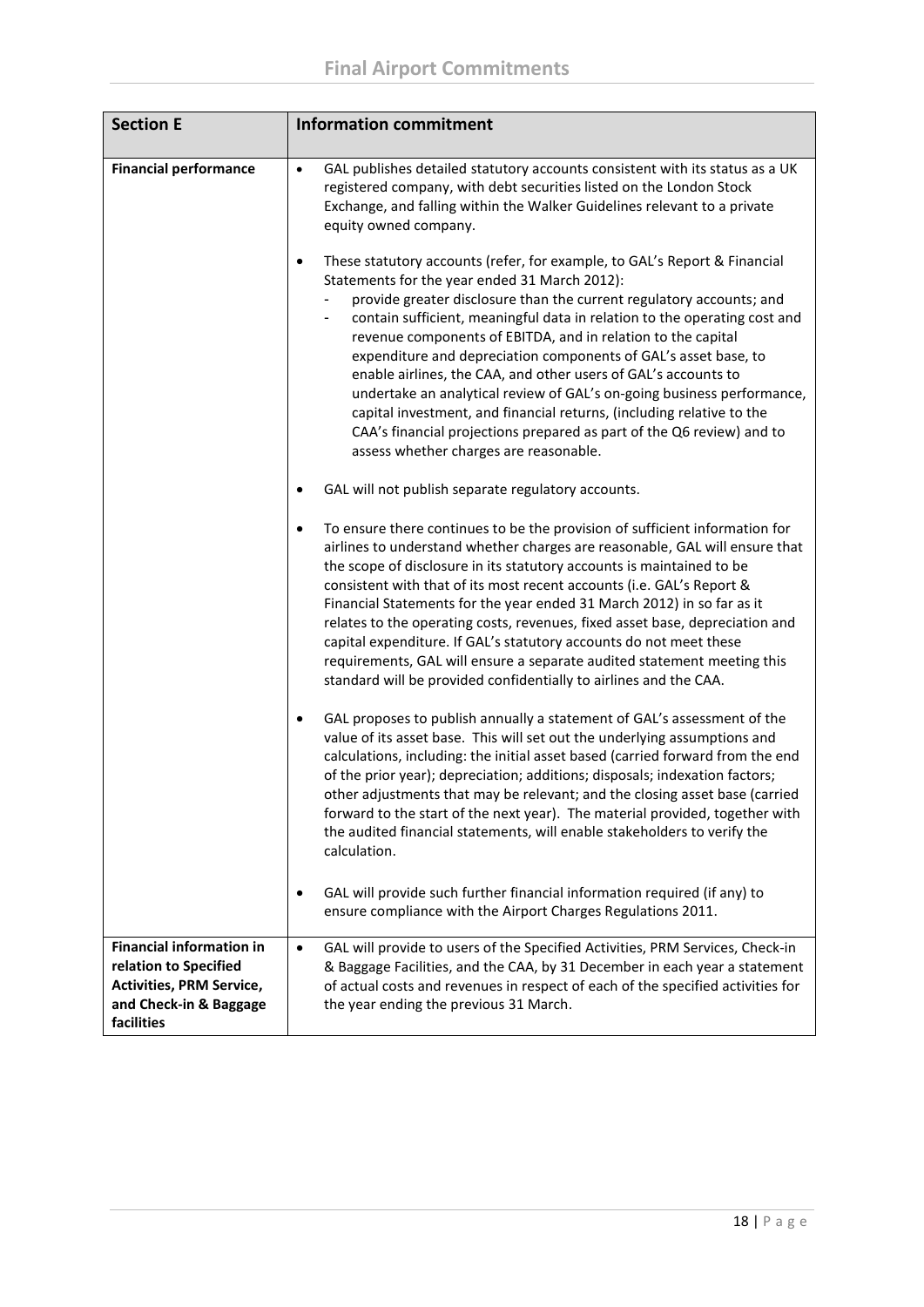| <b>Section F</b>                  | <b>Operational and financial resilience commitments</b>                                                                                                                                                                                                                                                                                                                                                                                                                                                                                                                                                                                                                                                                                                                                                                                                                                                                             |
|-----------------------------------|-------------------------------------------------------------------------------------------------------------------------------------------------------------------------------------------------------------------------------------------------------------------------------------------------------------------------------------------------------------------------------------------------------------------------------------------------------------------------------------------------------------------------------------------------------------------------------------------------------------------------------------------------------------------------------------------------------------------------------------------------------------------------------------------------------------------------------------------------------------------------------------------------------------------------------------|
| <b>Operational resilience</b>     | GAL will develop and maintain an operational resilience plan which will set how<br>GAL intends to operate an efficient and reliable airport to the levels required by<br>the Commitments or otherwise agreed with users and, in particular, how it will<br>secure the availability and continuity of airport operation services, particularly in<br>times of disruption. GAL will consult annually on the resilience plan with all<br>interested parties including the CAA.                                                                                                                                                                                                                                                                                                                                                                                                                                                         |
|                                   | In pursuance of the above obligation GAL will by [1 October 2014] publish one or<br>more plan(s) or other documents setting out the principles, policies and<br>processes by which it will comply with Condition [.]. Such plans and any<br>amendments will have regard to any relevant guidance issued by the CAA.                                                                                                                                                                                                                                                                                                                                                                                                                                                                                                                                                                                                                 |
|                                   | Prior to publishing any plans or other documents under Condition [.]. GAL shall<br>consult all relevant parties on those plans or documents.                                                                                                                                                                                                                                                                                                                                                                                                                                                                                                                                                                                                                                                                                                                                                                                        |
|                                   | GAL shall so far as is reasonably practicable coordinate and cooperate with all<br>relevant parties at the airport to meet the requirements of this operational<br>resilience commitment and shall at least once a year hold a meeting to which all<br>relevant parties or organisations representing them shall be entitled to attend to<br>discuss any issues pertinent to this operational resilience commitment.                                                                                                                                                                                                                                                                                                                                                                                                                                                                                                                |
|                                   | The Conditions of Use shall require all providers of air transport services and<br>groundhandlers to comply with rules of conduct relating to minimum service<br>provision and in particular to actions to be taken during periods of disruption.                                                                                                                                                                                                                                                                                                                                                                                                                                                                                                                                                                                                                                                                                   |
|                                   | During periods of service disruption GAL shall use reasonable endeavours to<br>coordinate the communication of operational information and to ensure the<br>provision of timely, accurate and clear information about its operations to users<br>of air transport services as well as information as to their rights under denied<br>boarding regulations.                                                                                                                                                                                                                                                                                                                                                                                                                                                                                                                                                                          |
| <b>Financial resilience</b>       | The Conditions of Use will include the following financial resilience obligations to<br>users:<br>The Directors of GAL will provide an annual confirmation of adequate<br>financial resources to operate the airport and provide the Core Services; and<br>GAL shall not amend, vary, supplement or modify or concur in the<br>$\bullet$<br>amendment, variation, supplementation or modification of any of the<br>finance documents in respect of credit rating requirements (whether in each<br>case in the form of a written instrument, agreement or document or<br>otherwise) (a "Variation") unless it has given prior written notice thereof to<br>the CAA. GAL shall, as soon as reasonably practicable:<br>notify the CAA of the possibility of any such Variation; and<br>provide a summary of the executed change.<br>The provisions of this Condition shall not apply to any administrative or<br>procedural variation. |
| <b>Continuity of Service Plan</b> | GAL shall prepare and at all times maintain a continuity of service plan. The plan<br>shall describe such legal, regulatory, operational and financial information that<br>an administrator, receiver, or new management might reasonably be expected<br>to require, in addition to the aerodrome manual and other statutory or<br>regulatory documents which GAL is required to maintain, in order for it to<br>efficiently carry out its functions and to remain compliant with its aerodrome<br>licence. GAL shall supply such continuity of service plan to the CAA by 1 October                                                                                                                                                                                                                                                                                                                                                |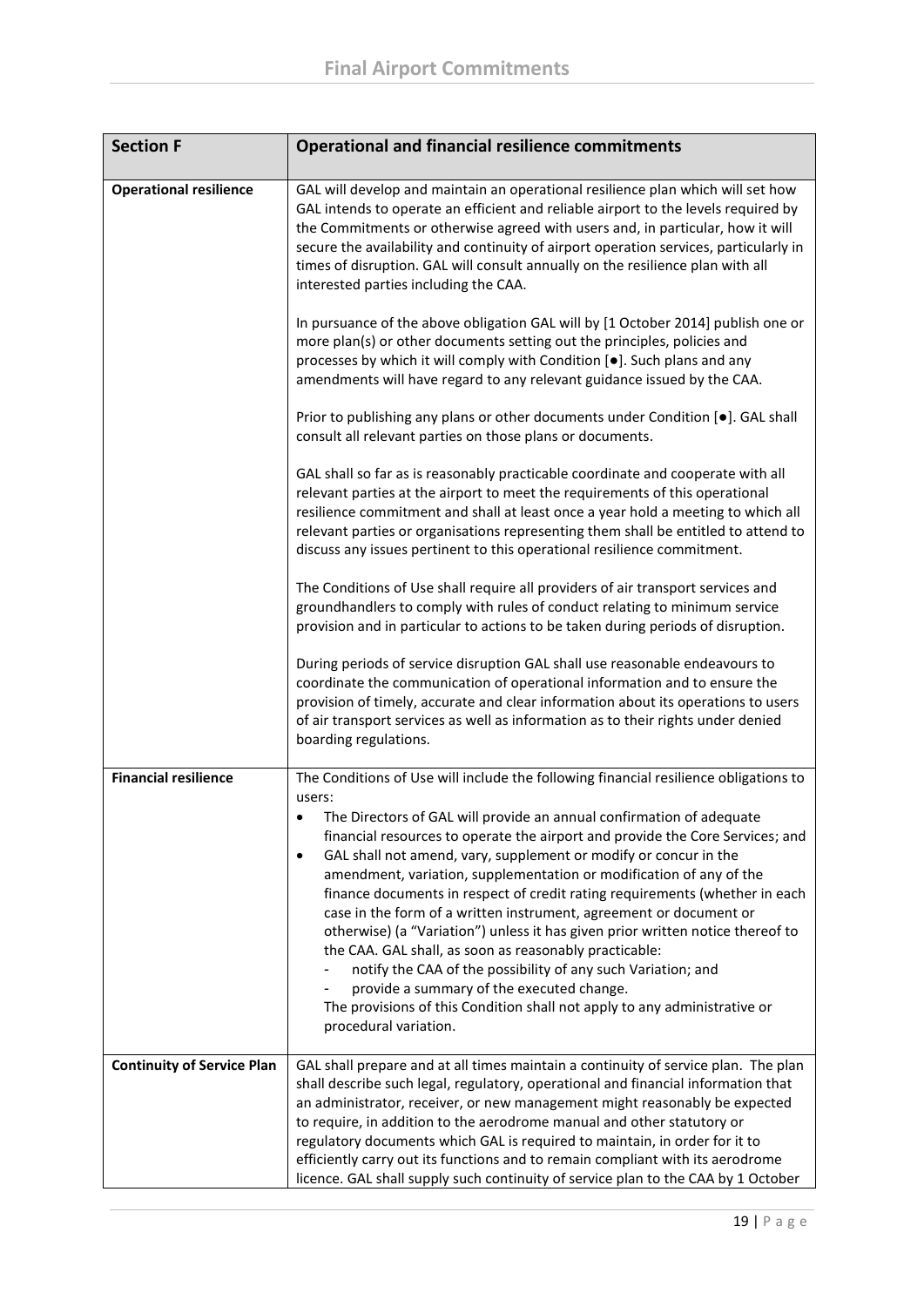| 2014 and shall make such reasonable amendment to the form, scope and<br>content of the plan as the CAA may reasonably require. GAL shall provide the<br>CAA with details of any material variations to the continuity of service plan. |
|----------------------------------------------------------------------------------------------------------------------------------------------------------------------------------------------------------------------------------------|
|                                                                                                                                                                                                                                        |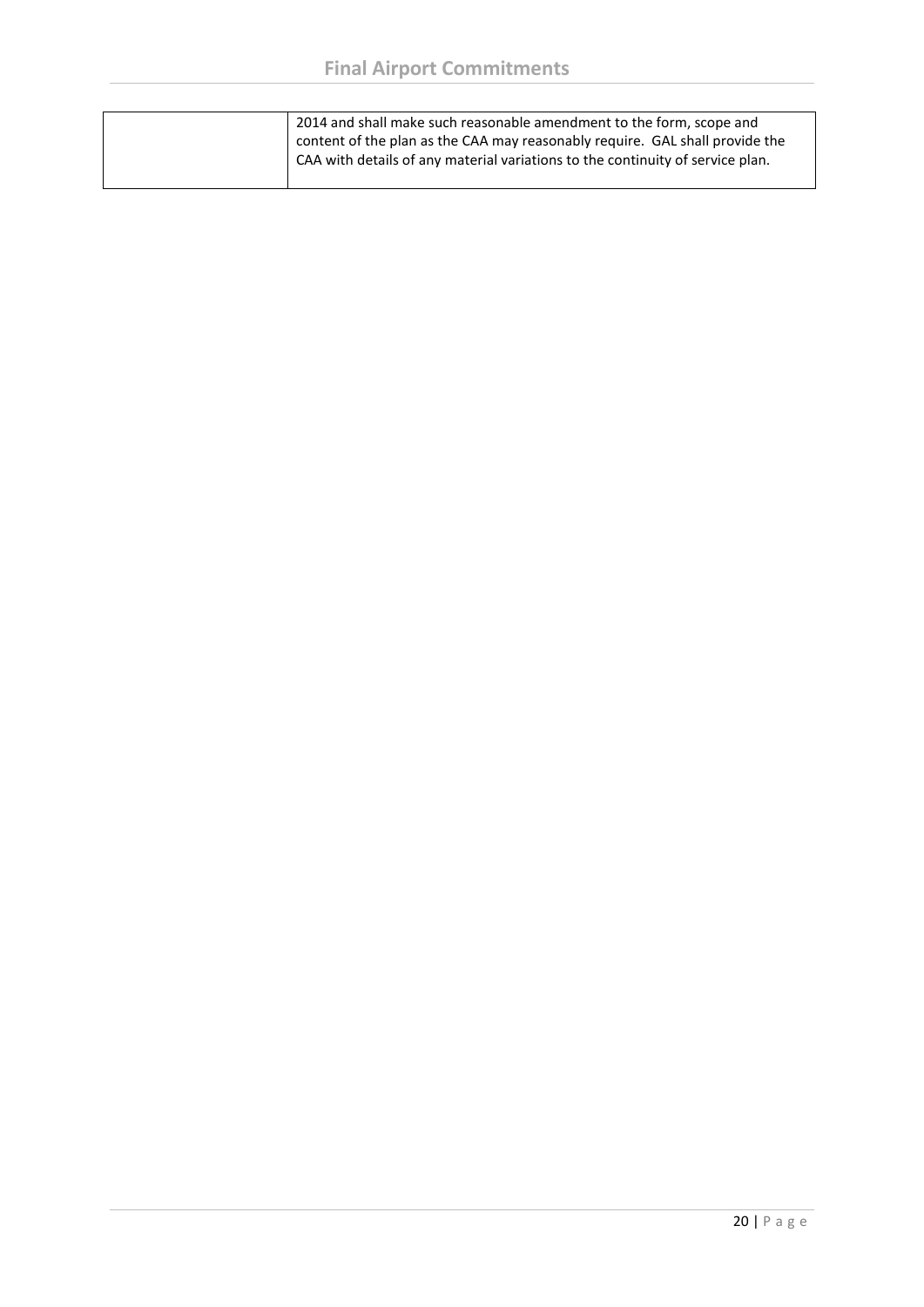## **Table A – Airport Service Quality Targets (Rebates & Bonuses)**

|                |                                             |                                                          |                         | Maximum<br>potential rebate<br>(both terminals, |
|----------------|---------------------------------------------|----------------------------------------------------------|-------------------------|-------------------------------------------------|
|                | Standard "i"                                | Metric                                                   | <b>Rebate Level</b>     | unless noted)                                   |
| (i)            | <b>Passenger satisfaction measures</b>      |                                                          |                         | 0.80%                                           |
| $\mathbf{1}$   | Departure Lounge Seat Availability          |                                                          | 3.8                     | 0.20%                                           |
| 2              | Cleanliness                                 |                                                          | 4.0                     | 0.20%                                           |
| 3              | Way-Finding                                 | Moving Average QSM<br>Score                              | 4.1                     | 0.20%                                           |
| 4              | Flight Information                          |                                                          | 4.2                     | 0.20%                                           |
| (ii)           | <b>Security</b>                             |                                                          |                         | 2.60%                                           |
|                |                                             | Times <5 Minutes<br>and                                  | 95%                     | 1.00%                                           |
| 5              | Central Passenger Search                    | Times <15 Minutes                                        | 98%                     |                                                 |
| 6              | Central Passenger Search                    | Day when single time<br>slice > 30 Minutes               | Single event per<br>day | $(0.05%$ per day)<br>0.70% max per<br>month     |
| $\overline{7}$ | Transfer Passenger Search                   | Times <10 Minutes                                        | 95%                     | 0.20%                                           |
| 8              | Staff Search (Terminals & Crew)             | Times <5 Minutes                                         | 95%                     | 0.35%                                           |
| 9              | <b>External Control Posts Search</b>        | Times <15 Minutes                                        | 95%                     | 0.35%                                           |
| (iii)          | Passenger operational measures              |                                                          |                         | 1.05% (ST)<br>1.55% (NT)                        |
| 10             | Passenger Sensitive Equipment<br>(General)  | % Time Available                                         | 99%                     | 0.05%                                           |
| 11             | Passenger Sensitive Equipment<br>(Priority) | % Time Available                                         | 99%                     | 0.50%                                           |
| 12             | Inter Terminal Transit System               | % Time 1 Car Available<br>and<br>% Time 2 Cars Available | 99%<br>97%              | $0.50\%$ (NT)                                   |
| 13             | Arrivals Reclaim (Baggage Carousels)        | % Time Available                                         | 99%                     | 0.50%                                           |
|                |                                             |                                                          |                         |                                                 |
| (iv)           | Airline operational measures                |                                                          |                         | 1.60%                                           |
| 14             | Outbound Baggage                            | OBP*                                                     | 99%                     | 0.70%                                           |
| 15             | Stands                                      | % Time Available                                         | 99%                     | 0.05%                                           |
| 16             | Jetties                                     | % Time Available                                         | 99%                     | 0.30%                                           |
| 17             | Pier Service                                | Moving annual average<br>% passengers pier served        | t.b.d                   | 0.50%                                           |
| 18             | <b>Fixed Electrical Ground Power</b>        | % Time Available                                         | 99%                     | 0.05%                                           |
| (v)            | Aerodrome congestion term                   |                                                          |                         | 0.70%                                           |
| 19             | Airfield congestion / availability          | t.b.d                                                    | t.b.d                   | 0.70%                                           |
|                | <b>Total</b>                                |                                                          |                         | 7.25% (NT)<br>6.75% (ST)                        |

Notes:

Item 6: Day when single time slice greater than 30mins. Daily penalty is 0.05%, max. 0.70% per month.

Item 14: OBP = "Overall Baggage Performance" as described in GAL/ACC letter to CAA of 7 August.

Item 17: Target to be agreed and subject to airline adherence with stand planning rules. The Conditions of Use will incorporate the detailed measurement and exemptions process. This will be based upon the Q5 process and take into account the content of the GAL/ACC letter to CAA of 7 August in relation to

service quality targets.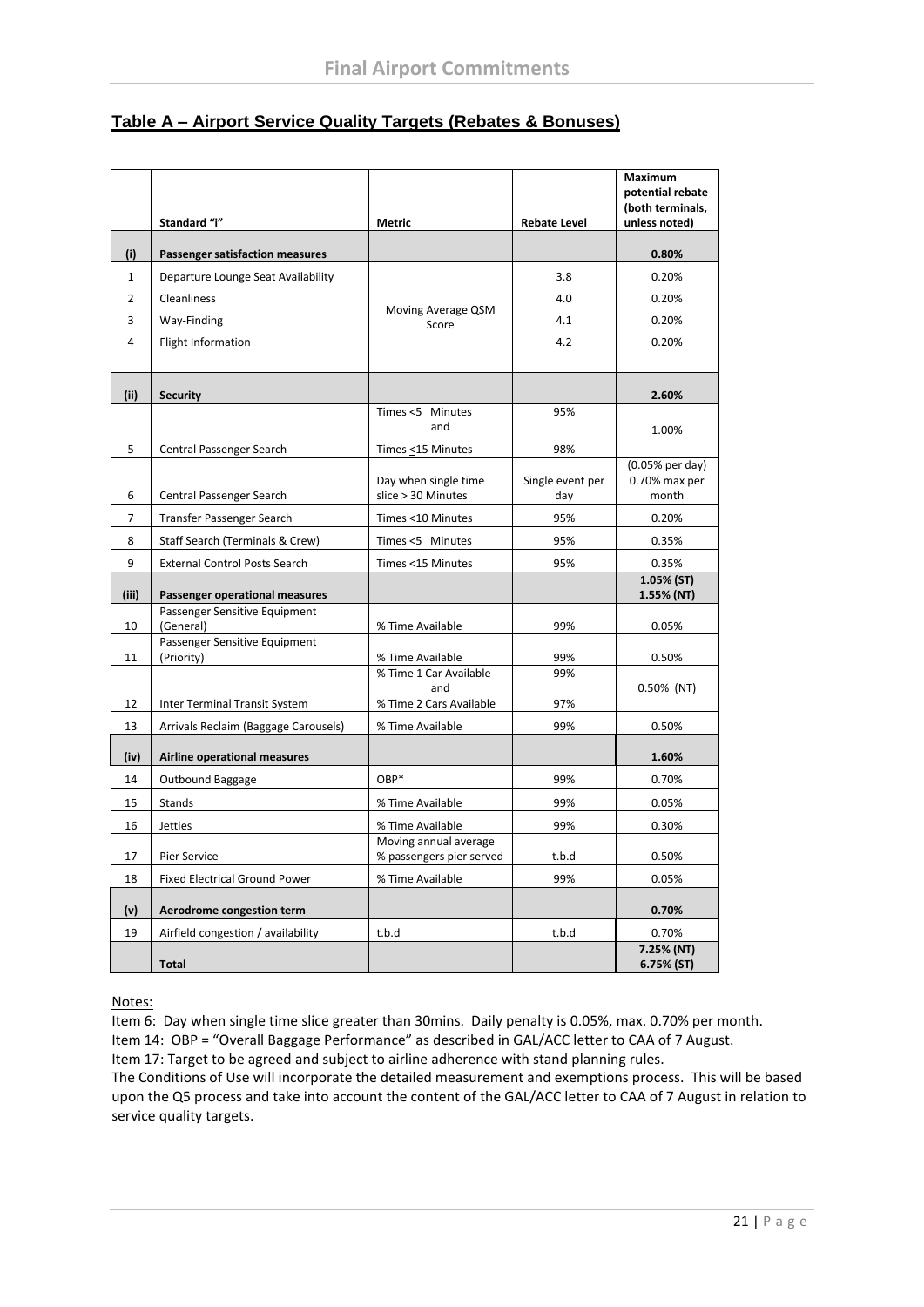## **Table B – Airline Service Quality Targets**

| Standard "k"                                       | <b>Metric</b>                                                           | <b>Target Level</b> | <b>Airline Rebate</b><br>Percentage |
|----------------------------------------------------|-------------------------------------------------------------------------|---------------------|-------------------------------------|
|                                                    |                                                                         |                     |                                     |
| Check-in performance -                             |                                                                         |                     |                                     |
| queue time                                         | Times <30 Minutes                                                       | 95%                 | 1.00%                               |
| Arrivals bag performance -<br>last bag on carousel | Times <50 Minutes (long-<br>haul)<br>Times <35 Minutes (short-<br>haul) | 95%                 | 0.50%                               |

The check-in performance metric is not routinely measured, although the use of automated queue measurement in South Terminal security indicates that this is feasible. GAL will consult with the Gatwick AOC to determine the appropriate approach for implementing such a measurement.